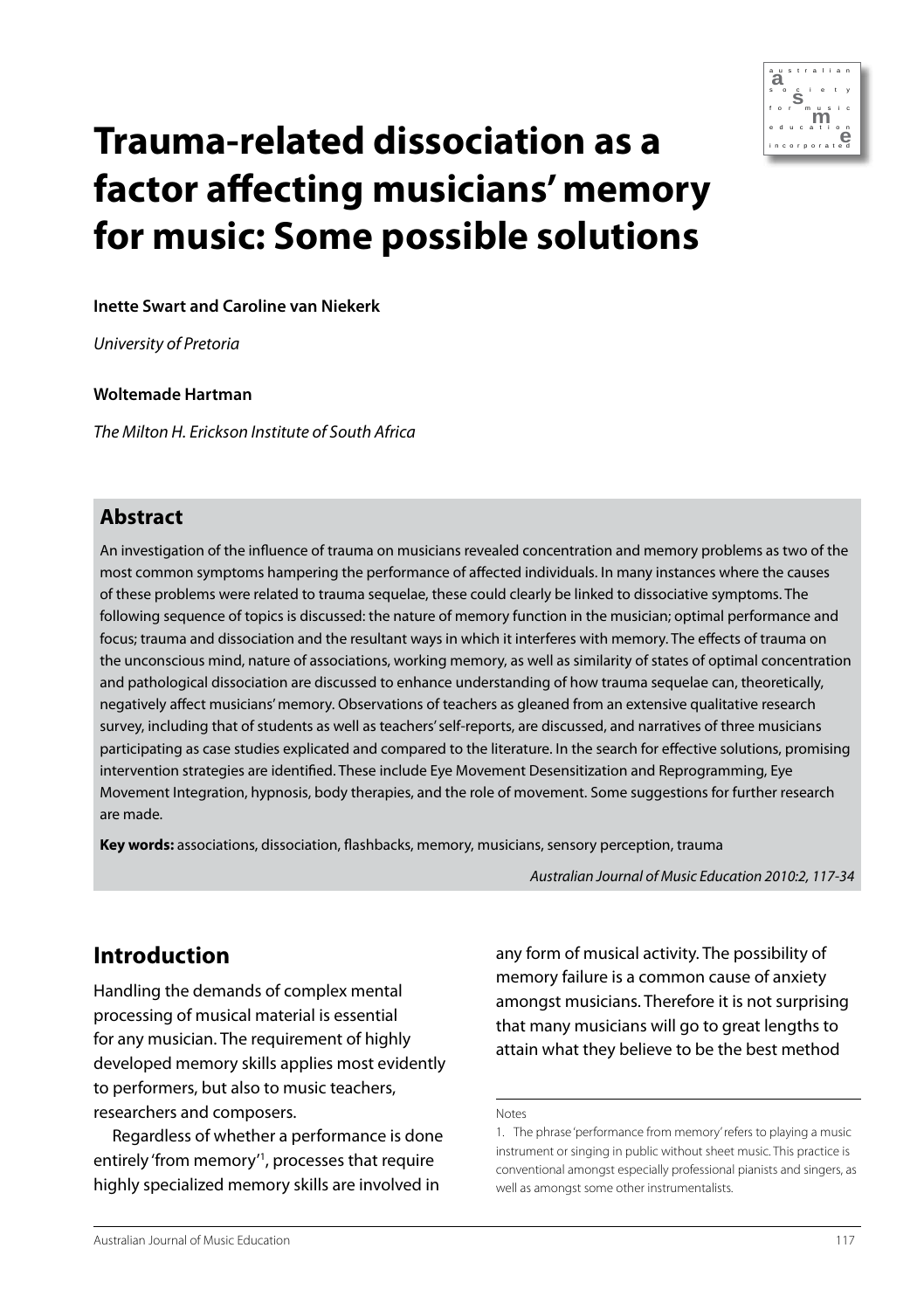of preparation as well as the optimal mental and physical states to maximize the chances of achieving secure performances. The authors of this paper regard adequate preparation as the most important prerequisite for successful performance. Yet they postulate that not all other aspects impacting on performance quality are fully understood. This article explores traumarelated dissociation, identified as a factor contributing to memory problems in an extensive study about the influence of trauma on musicians (Swart, 2009). Memory difficulties experienced by participants in this study included examples of these on stage, during practice and lessons, as well as temporary amnesia for music due to severe trauma.

In what follows, a few characteristics of the nature of memory function in the musician are discussed before exploring the complex ways in which trauma can influence memory for music.

# **Aims**

The aim of this article is to shed light on the impact of trauma on aspects of musicians' musicmaking, particularly on its effects on memory during music performance and study. Effects on musicians' memory are considered, explicated and discussed in the light of the rapidly expanding body of knowledge about factors involved in the trauma response, most notably that of dissociation. A further aim of this article is to increase awareness of possible effective therapeutic intervention strategies among performers and teachers.

# **Methodology**

This study presents research findings that formed part of a larger study – a qualitative research survey on the influence of trauma on musicians (Swart, 2009). Ashworth (2003, p. 4) proposes that behind each different approach to qualitative psychology is "a concern with human experience

in its richness". He further states that some qualitative researchers attempt to describe a person's experience within the realm of what they term the personal 'lifeworld', all facets of which may be specific but share universal features (Ashworth, 2003, p. 4, 23).

The study is also exploratory in nature. According to Marczyk, De Matteo, and Festinger (2005, p. 151), naturalistic observation is useful for exploratory purposes. As regards this study, the wealth of existing literature on the subject of trauma, as well as personal accounts of musicians who have experienced trauma, strengthens its empirical roots.

Questionnaires were sent to music teachers as well as healthcare professionals who indicated that they have worked with musicians, and case studies were conducted. The results relevant to the effects of trauma on memory are extracted and presented in this paper. This constitutes responses of teachers to the questionnaires, self-reports of teachers, as well as three of the case studies in which information was given about the effects of trauma on memory. Possible therapeutic solutions that featured most prominently in the research survey were selected and discussed.

This paper reflects the same approach as that of Swart's (2009) investigation of the effects of trauma on musicians, but narrows the scope to effects on memory specifically. As orientation to the topic, relevant concepts are explicated and discussed in light of a literature survey.

# **Memory function in the musician**

The exact nature of memory for music is not completely understood. Many writers stress the importance of involving all memory systems, namely visual, acoustic/aural, kinaesthetic, motoric and analytical, in the memorization of music (see for example, Sándor, 1981, pp. 192- 197; Ahrens & Atkinson, 1955, pp. 80-83). Jensen (1996, p. 205) categorizes retrieval systems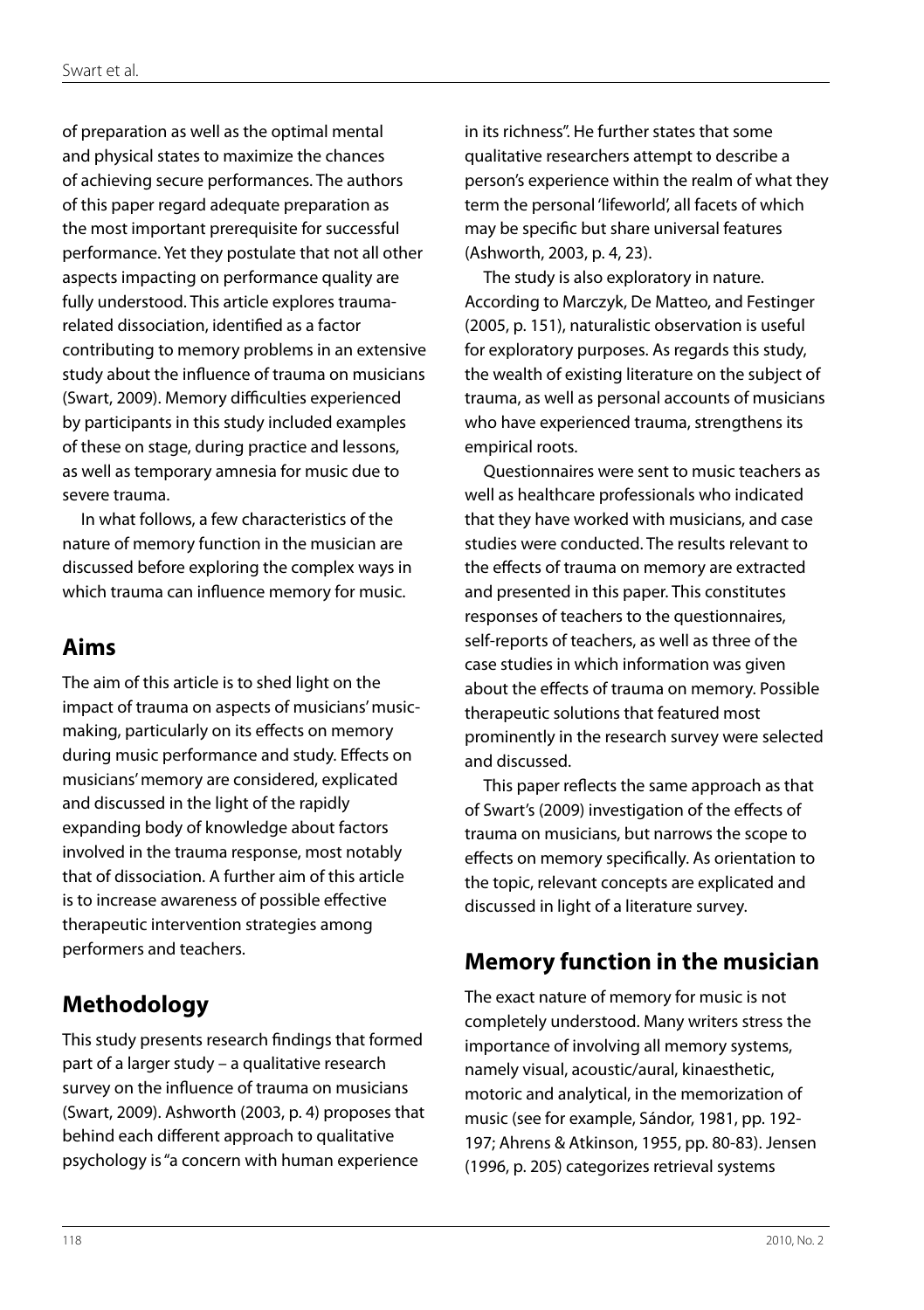slightly differently, namely as categorical/ semantic, procedural, contextual/episodic and sensory and synaesthetic<sup>2</sup> memory. Regardless of categorisation, encoding and retrieval could be influenced if any one or more of the memory systems are affected by dissociation.

Corsini (2002, p. 581) defines memory firstly as the "[a]bility to revive past experience, based on the mental processes of learning or registration, retention, recall or retrieval, and recognition; the total body of remembered experience" and secondly as "[a] specific past experience recalled". For instance, at a given point in time a musician can be playing a piece of music 'from memory' – in other words, be recalling the music – while many other pieces may be stored in memory, available for future recall. The degree of accuracy of recall may vary depending on the solidity of consolidation processes and the relative recency of past revision of material, but the music is indeed stored and available for retrieval.

In order for learning to take place, alterations in synaptic connectivity are necessary. Thus learning requires plasticity and leads to change in cortical maps. Memory of learnt material constitutes the stabilization and maintenance of these changes over time – short-term memory resulting from functional change, and long-term memory from anatomical change (LeDoux, 2002, p. 134; Kandel, 2006, p. 218). Music performance requires both short-term and long-term memories. When performing, all technical passages as well as interpretative aspects have to be executed in real time. This could be described as time-based sequential memory. The relentless expectations that previously consolidated material be exactly rendered distinguish memory required of

Notes

performing artists from memory for other kinds of previously learnt information. This may be the reason why changes in and interference with short-term memory (also referred to as 'working memory') are more noticeable in the performing arts than in other occupations. Such interference is in many cases the result of concentration deficits due to trauma.

Both implicit and explicit memory are required for learning and performing. Scaer (2005, p. 38) defines explicit or declarative memory as memory utilized in the "specific process of conscious learning" and distinguishes between episodic (used to guide our immediate activities) and semantic (for learning or gathering information) declarative memory. Implicit/non-declarative/ procedural memory is intrinsically unconscious, is employed to acquire sensorimotor skills, and is reflected in many aspects of outward behaviour and inner life (Scaer, 2005, p. 40; LeDoux, 2002, p. 116). In music, what was learned by using declarative memory later becomes automatic – in other words, part of procedural memory. However, a musician is conscious of and can perhaps later recall many or even most aspects of the performance that were previously contained in working memory (also known as short-term memory).

A basic knowledge of memory systems is important to facilitate an understanding of how memory for music and memory of trauma could mutually influence (or interfere with) each other. It will be seen that emotion, emotional reactions, memory and associations are integral aspects of the experience of traumatic encounters.

# **Optimal performance and focus**

The hallmark of successful artists, performers, sportspeople and other categories of high functioning individuals is their capacity for focused states of attention. These states of optimal concentration are necessary in order to function at high levels and are described by

<sup>2.</sup> Synaesthesia is defined by Corsini (2002, p. 972) as "[a]n experience in which stimulation of one sensory modality also arouses sensations in another; for example, words or sounds (and sometimes tastes and odors) may be experienced as colors. Musical notes may yield specific colors. Or numbers are experienced as sounds."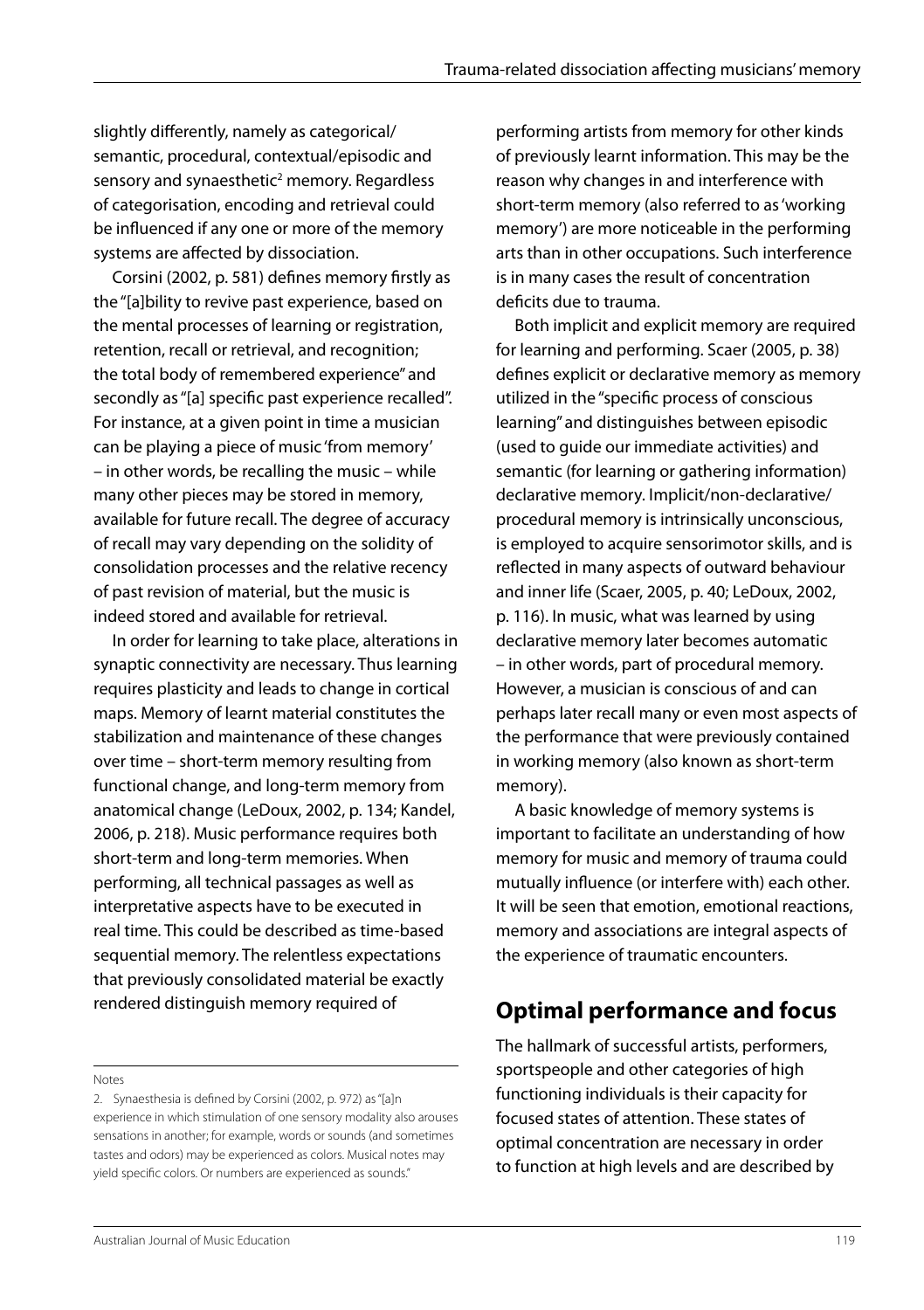many writers. One of the noted and often quoted authors in this area is Mihaly Csikszentmihalyi. Farmer (1999), for instance, uses a description of this state by Csikszentmihalyi that is applicable to musicians:

*Csikszentmihalyi accounted for this feeling of being consciously outside of the creation as due to the psychological limits of consciousness, that at higher levels of consciousness the more mundane aspects become subconscious in order to restrict conscious attention to the number of items it can manage. So a pianist described not noticing the room, his hands, the keys, the score, but rather being conscious of only "being one with the music and expressing emotion". (Farmer, 1999, p. 1)*

Van der Hart, Nijenhuis, Steele, and Browne (2004, pp. 906-908) limit the concept of dissociation to structural dividedness of the personality. It is important to note that psychological absorption, defined as "total attention that involves a full commitment of available perceptual, motoric, imaginative and ideational resources to a unified representation of the attentional object" (Decker, 2004, p. 2), is a related but non-dissociative phenomenon. Decker (2004, p. 4) argues that dissociative ability could be a personality trait that assists people in surviving traumas, while on the other hand helping untraumatized people to excel. Musicians themselves refer to music's capability to induce quasi-hypnotic states. Fleisher remarked (2004, p. 2): "The two Bach pieces, to me, are like mantra music. They serve to get us into the 'zone'." Gorrie (2009, pp. 22-26) refers to this heightened state of awareness when performing as 'playing in the zone' and explains that it is attained when the ideal level of performance arousal is attained. This state is important for performing musicians. However, there are factors that can negatively impact states of optimal concentration. Unresolved trauma is but one causative factor. Later in this article the question will be addressed how heightened attention and the pathological dissociative state

could interfere with each other and increase the possibility of flashbacks for the traumatized musician.

### **Dissociation and trauma**

The term 'trauma' originates from the Greek *trauma* ("wound"). Peichl (2007b, p. 23) defines trauma as a toxic condition, a mixture of intense anxiety, absolute helplessness and a loss of control3 . Traumatic experience constitutes an event/events, leaving an imprint that remains unresolved and continues to cause negative effects in the sensory, emotional and cognitive systems. It is associated with helplessness and a sense of loss of control over parts of one's mind, including that of identity, memory and consciousness (Spiegel, 2008; Beaulieu, 2003, p. 28; Levine, 1997, pp. 128-129).

Dissociation, commonly employed as a psychological defence mechanism to mentally survive devastating events, is linked with the freeze response. The risk for this is greatest when the victim is unable to fight or flee – reactions first described by Walter Cannon in 1929 (Cannon, 1929, pp. 195-197; Bracha**,** Ralston, Matsukawa, Matsunaga and Williams**,** 2004, p. 448). Nevertheless, Van der Hart *et al*. (2004, p. 909) come to the conclusion that structural dissociation should be more aptly considered not so much as a defence, but rather as a deficit resulting from a lack of integrative capacity.

Scaer (2005, p. 177) defines dissociation as "a subjective experience, a continuum of abnormal perceptions and behaviours that occur in people subjected to a traumatic event or even to an intense period of stress". A block occurs between the amygdala and hippocampus, which causes the resulting disruption of

Notes

<sup>3.</sup> In Peichl's own words (2007b, p. 23): "Trauma, so wissen wir, ist ein toxischer Zustand, eine Mischung aus Todesangst, absoluter Hilflosigkeit und Kontrollverlust."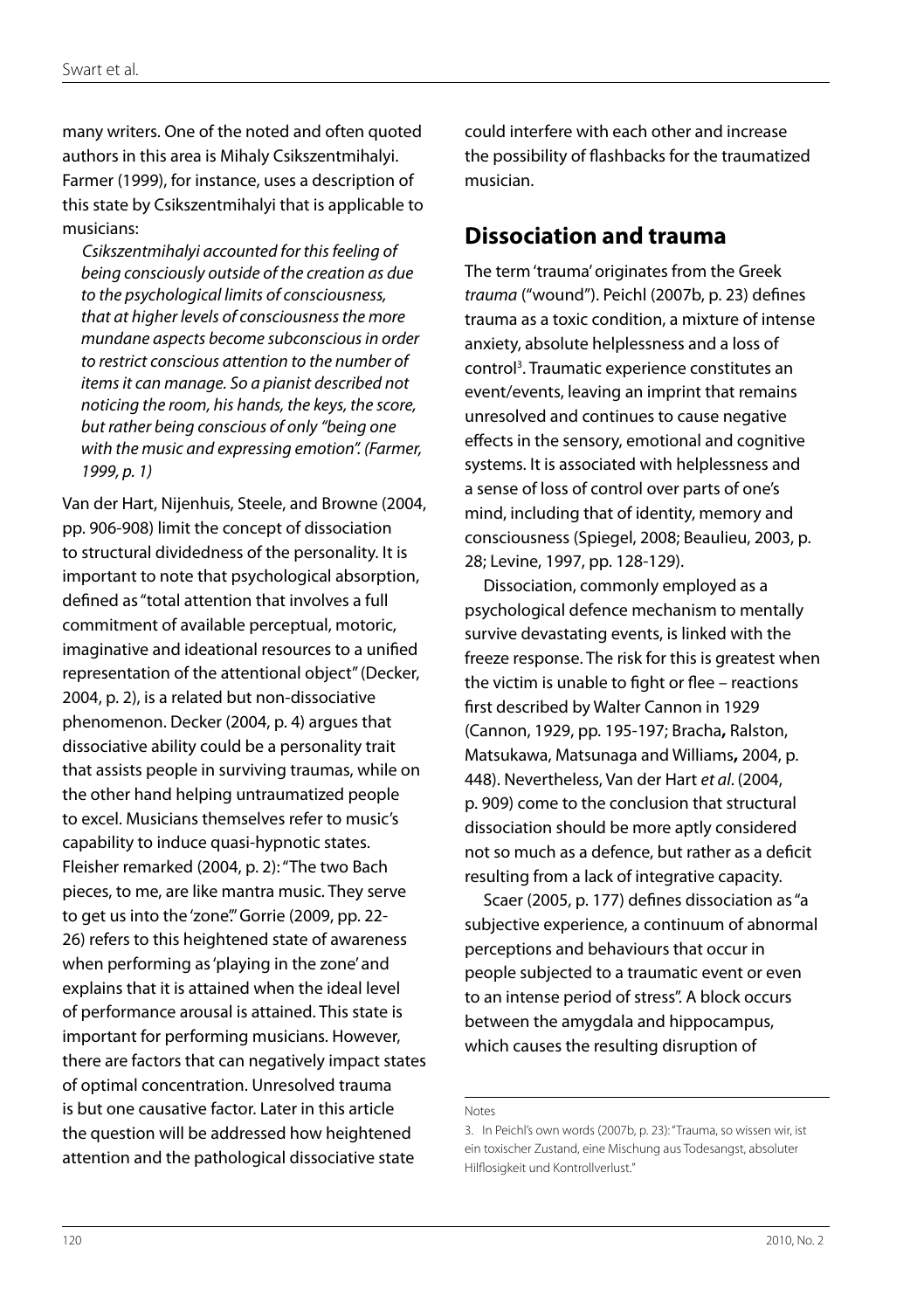

*Figure 1: The Dissociative Spectrum as assimilated by Hartman (2009b) from the work of Peichl (2007a, p. 162), Nijenhuis et al. (2004) and Watkins & Watkins (1997, p. 32)* 

consciousness, memory, identity, and perception of the environment, potentially altering any of these states and functions (Scaer, 2005, p. 177; Huopainen, 2002, p. 103). Van der Hart *et al*. (2004, p. 906) view it as "a lack of integration among psychobiological systems that constitute personality". This is maintained by integrative deficits and phobic avoidance that can have psychoform and/or somatoform components.

Dissociation exists on a continuum, ranging from adaptive differentiation to pathological dissociation. Hartman (2009b) synthesized the models of Peichl (2007a, p. 162), Nijenhuis, van der Hart, and Steele (2004), and Watkins and Watkins (1997, p. 32) into a representation of the spectrum of dissociation (Figure 1).

Nijenhuis *et al*. (2004) describe structural dissociation of the personality from primary through secondary to tertiary dissociation. This model holds that primary structural dissociation is characteristic of acute stress disorder (ASD) and simple post-traumatic stress disorder (PTSD). Unable to integrate the traumatic experience into his or her everyday experiences, the individual splits off parts of the traumatic experience from the mainstream of consciousness. Symptoms such as flashbacks, nightmares, intrusive thoughts and partial amnesia may then occur. Secondary dissociation becomes evident in the manifestation of disorders such as PTSD. Hartman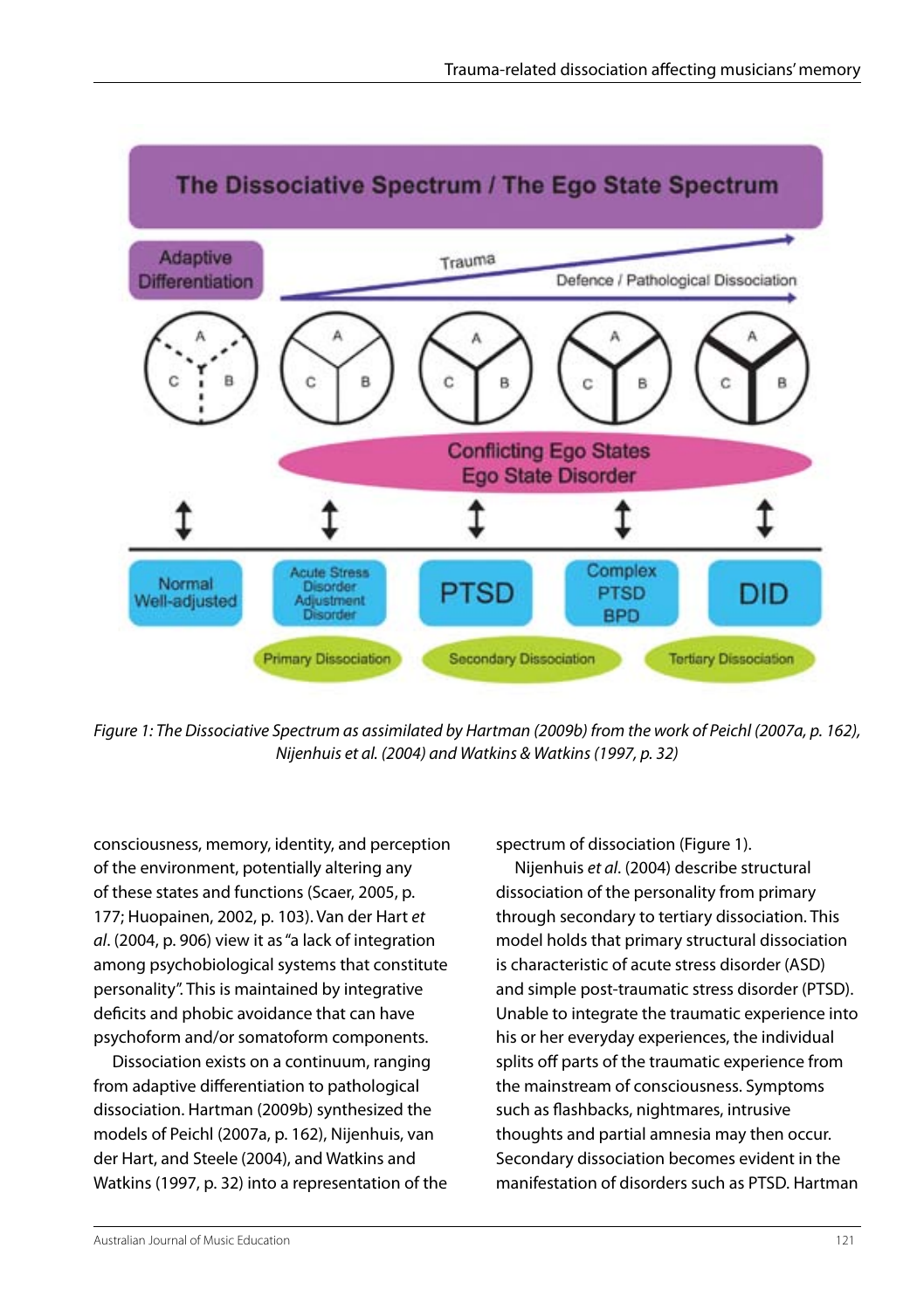(2009b) notes that secondary dissociation is a manifestation of either a smaller or wider range of defensive subsystems (referred to as egostates) that were not sufficiently integrated. Often associated with childhood trauma, symptoms can include out-of-body experiences, changed perception of time and pain, re-experiencing of traumatic memories, or responding to cues that are salient reminders of recalled events. Tertiary structural dissociation is associated with dissociative identity disorder (DID). This does not necessarily occur during trauma, but may emerge when inescapable aspects of daily life become associated with complex past trauma experiences (Hartman, 2009b; Nijenhuis *et al*., 2004).

Dissociation can play an important role in the manifestation of various forms of attention deficit and concentration problems that can be observed by teachers in their students – and perhaps not adequately understood, such as where intrusive memories are concerned. Throughout his book, Scaer (2005) illustrates that the manifestation of dissociation can be multifaceted, including physical and mental symptoms and ranging from normal adaptive dissociation to personality disorders and psychosomatic symptoms. Fourie (2009) points out that according to Levine's model (1992, pp. 85-108), dissociation can be a "fragmentation of different dimensions of experience" as well as "overassociation or over-coupling where experiences are joined together in manners that cannot be integrated" (Fourie, 2009, p. 19).

From data obtained during doctoral research (Swart 2009), the authors have come to the conclusion that those aspects of the trauma response which involve dissociative phenomena can have the most profound impact on musicians.

### **Trauma sequelae as factors negatively affecting memory**

Roth and Friedman (1998, p. 12) postulate that traumatic memories may differ from 'ordinary'

memories: sensory overload occurs and overwhelming traumatic events cannot be fully and meaningfully processed and integrated without proper intervention and assistance. Potential differences include more pronounced activation of implicit and explicit memories and elevations of stress hormones accompanying such experience, causing traumatic memories to become more deeply engrained in neural pathways than ordinary memories. However, they (Roth & Friedman, 1998, p. 12) also attest that in cases of extreme levels of arousal a number of mechanisms, including dissociation and statedependant learning, may interfere with encoding. This greatly increases the probability that a traumatic event, although belonging to the past, will continue to influence an individual and his or her music-making. Deeply engrained memories open the possibility for stronger associations to be formed between more benign events reminiscent of the original trauma and memories of the trauma itself.

Traumatic memories can continue to haunt individuals in primarily two ways, avoidance and re-experiencing, both of which can be described as dissociative in nature and can alter memory. In the *Diagnostic and statistical manual of mental disorders* (*DSM IV-TR*, APA, 2000, p. 468) the former is described as efforts to avoid thoughts, feelings, people, places, etc. associated with the trauma. When, as a method of self-protection, dissociation is used as a coping mechanism, the consequences can be serious for the musician and both emotional expression and memory function could be affected. The full extent of its influence – also applicable to musicians – is underlined by Van der Hart *et al.*'s (2004, p. 910) assertion (which, they admit, runs contrary to most of the literature), that, once the personality is structurally divided, no part thereof can be described as non-dissociated. On closer investigation it would appear that dissociation is the primary causative factor of trauma-related memory difficulties in musicians.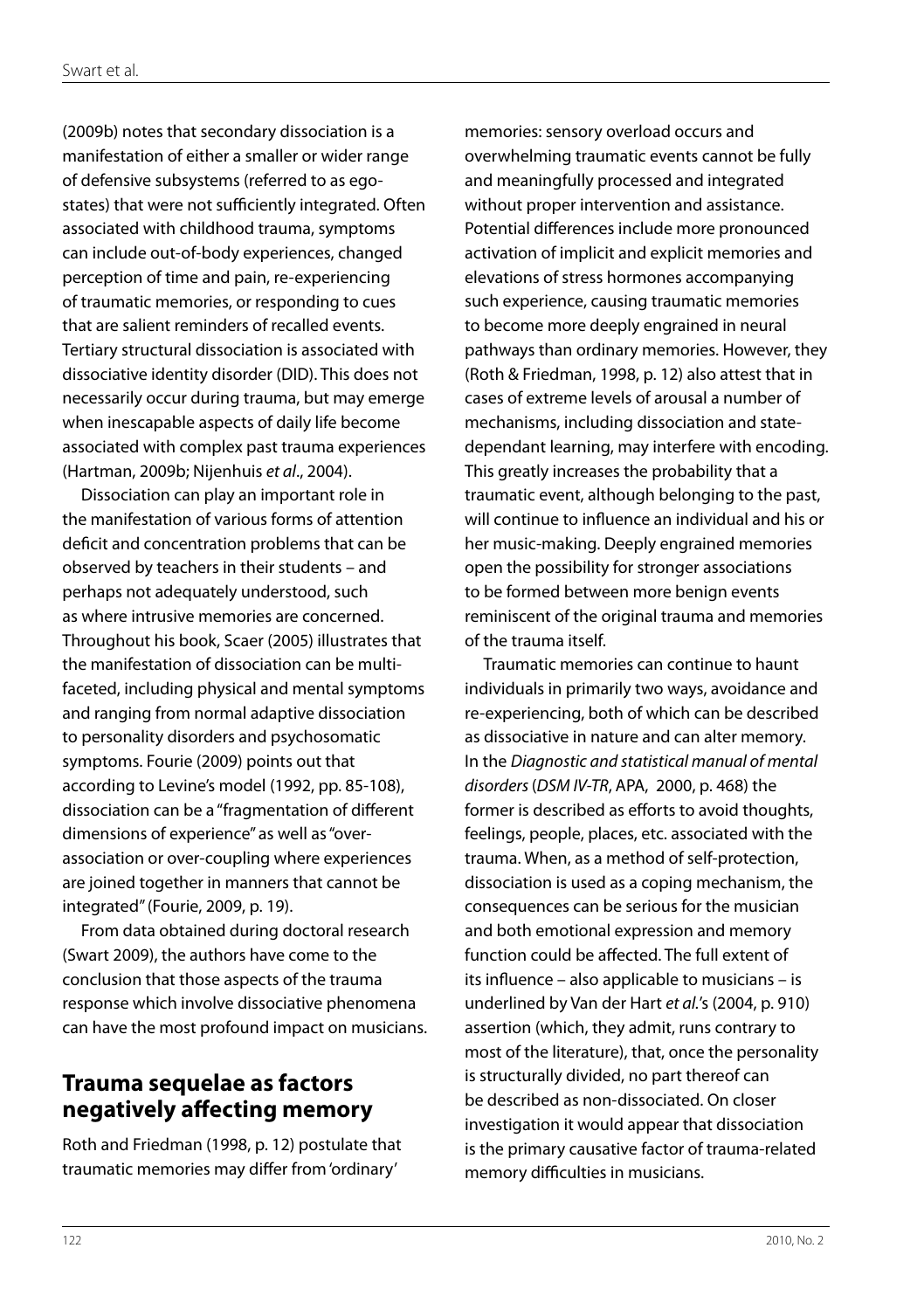#### *The unconscious mind*

It is the role of the unconscious<sup>4</sup> mind to protect us from danger, keep us alive and store and process everything that we experience with our five senses (Gray, 2009). Hartman (2009a) describes the unconscious mind as the core of the personality, the deep self and 'inner fountain of resources', communication received from which includes phenomena such as 'gut feelings' and the 'sixth sense'. When certain parts of a piece of music for any reason become associated with a traumatic event, the unconscious mind may want to avoid re-experiencing such a threatening situation and escape by means of a flight reaction. Under these circumstances it is possible for a freeze response to cause the experience commonly known as 'striking a blank' on stage, or for dissociation from feelings to occur, leading to 'automatic playing' (performance devoid of emotion).

Other factors, such as the fear of public performance and associated criticism, could also cause sudden blanking of memory. A particularly important factor for sensitive individuals is their awareness that others whom they might associate with their trauma, such as parents or teachers, are present in the audience. Southcott and Simmons (2008, p. 32) indeed identified the performer's perception of the audience as particularly significant in determining levels of performance anxiety. Maladaptive as a memory slip might seem, it could in some cases be an effort of the unconscious mind to protect the individual against perceived danger.

#### *Associations*

Association can trigger recall in normal everyday memory tasks, memory for music as

Notes

well as memory of trauma. Cady, Harris, and Knappenberger (2008, p. 157) conclude that music is a valuable cue to evoke autobiographical memory. Their findings were not related to trauma *per se*, but they rated degrees to which music brought back feeling and participants felt emotional in response to these recollections. In addition, Houston and Haddock (2007, p. 201) have found a link between mood and memory for music, postulating that whilst in a mood similar to that of the music, melodies were better recalled. Any triggered associations with trauma can lead to dissociation in a susceptible individual. Osborne and Kenny (2008, p. 447) found that aversive performance incidents play a role in the development of some music performance anxiety disorders through forming negative associations. In the same vein, it could be argued that any association of traumatic incidents to the practice and performance of music could have a similar effect.

Regarding integration of sensory information and associations formed, particularly pertaining to fear reactions, LeDoux (2002, p. 229) explains the processes involved as follows: "[W]orking memory integrates sensory information about the immediately present physical stimulus with memories from past experiences with such stimuli and with the current emotional consequences of those stimuli."

While this article is mainly concerned with memory, the association between memory and emotion needs to be acknowledged. Emotions/ affects/feelings involved in music processing can stimulate memory function and *vice versa*, whilst avoiding the recollection of either can have the opposite result, affecting recall and ultimately musical performance and expression. Levitin writes about the importance of connections in the brain's involvement with music (Levitin, 2006, p. 192):

*It involves a precision choreography of neurochemical release and uptake between logical prediction systems and emotional* 

<sup>4.</sup> Term in some sources used interchangeably with subconscious mind, defined by Corsini (2002, p. 956) as "[a]n aspect of the mind not in immediate awareness, but which affects behavior, and is available to consciousness under a variety of circumstances."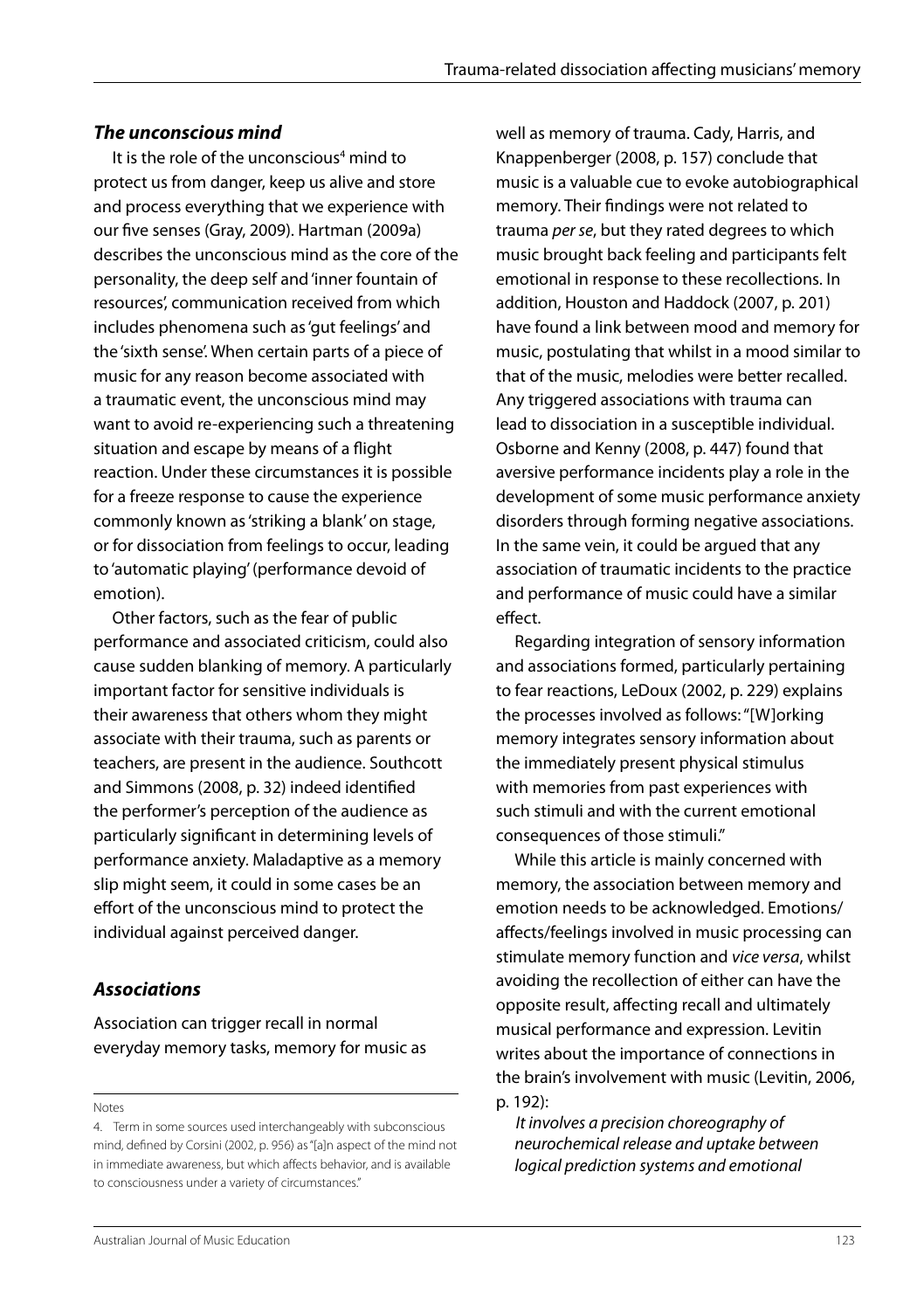*reward systems. When we love a piece of music, it reminds us of other music we heard, and it activates memory traces of emotional times in our lives.* 

Throughout Cutting's book *Memory Slips* (1997) it is clear how pieces of music can become associated with life events in musicians' minds. Her accounts of playing pieces from Schumann's *Kinderszenen* for her fellow patients while she was hospitalized for the treatment of trauma are a moving statement of the personal nature of memories associated with a piece, and the value attached to particular music by listeners. The emotional meaning she derived from the particular situation served to help her remember the pieces although she had not practised in a long time.

Another example of how memory of events and dates could give rise to new meanings becoming associated with abstract music for the individual performer or listener is Stein's (2007, p. 452) explanation for Wladyslaw Szpilman's decision to play Chopin's posthumous Nocturne in C-sharp minor when asked to present proof of his occupation to a German WWII guard who eventually helped him to survive (Szpilman, 1999, p. 22, 217). Apart from the obvious restrictions of choice due to his physical condition at the time and lack of practice, Stein proposes that Szpilman's motivation for choosing the abovementioned Nocturne could have constituted a "reparative act, the attempted continuation of a life-giving dialogue that had been precipitously and catastrophically interrupted" (Stein, 2007, p. 452). Szpilman himself summarized the situation as follows (1999, pp. 177-178): "So this time, for a change, I had to buy my life by playing the piano!"

Most associations are first made at the unconscious level, requiring insight and analysis as the only route for the musician to arrive at an understanding of the mechanisms involved, their meanings, and finding better ways to handle effects of and interference caused by past trauma.

#### *The effects of trauma on working memory*

Neurobiological research underscores Jean-Martin Charcot's hypothesis that traumatic experiences impair the brain's ability to process emotions (Huopainen, 2002, p. 103). It follows that impaired ability to process emotions will inevitably have a negative effect on musicians for whom an integral part of their job is processing and communicating diverse emotions. In this, working memory plays an important role. Abnormalities in the functioning of brain networks associated with working memory were illustrated by Weber, Clark, McFarlane, Moores, Morris and Egan (2005) in patients with PTSD. They (2005, p. 41) linked these abnormalities to common PTSD symptoms and demonstrated that, even when presented with trauma-neutral words, patients experienced difficulty attending to new information and integrating this into working memory. As working memory is crucial for musicians both whilst practising and during performance, its abnormal functioning could have far-reaching effects.

Revisiting memories is one way of working through and integrating traumatic experience. In the aftermath of trauma, this may be a higher priority for the brain than integrating newly learned material which is acquired under less threatening conditions than the event that is higher up on its list of survival priorities. If the brain's priority is working through trauma, integrating, understanding or changing a traumatic situation, this could obviously hamper and interfere with working memory involved in the processing of music and the consolidation of learned information.

Cutting's autobiographical portrait, *Memory Slips* (1997), is a personal testimony of a way in which traumatic memories can interfere with performance on stage. She experienced severe incest during childhood and adolescence, perpetrated by her father while she received no protection from her mother (Cutting, 1997, p. 14). Her account of what she calls the fourth type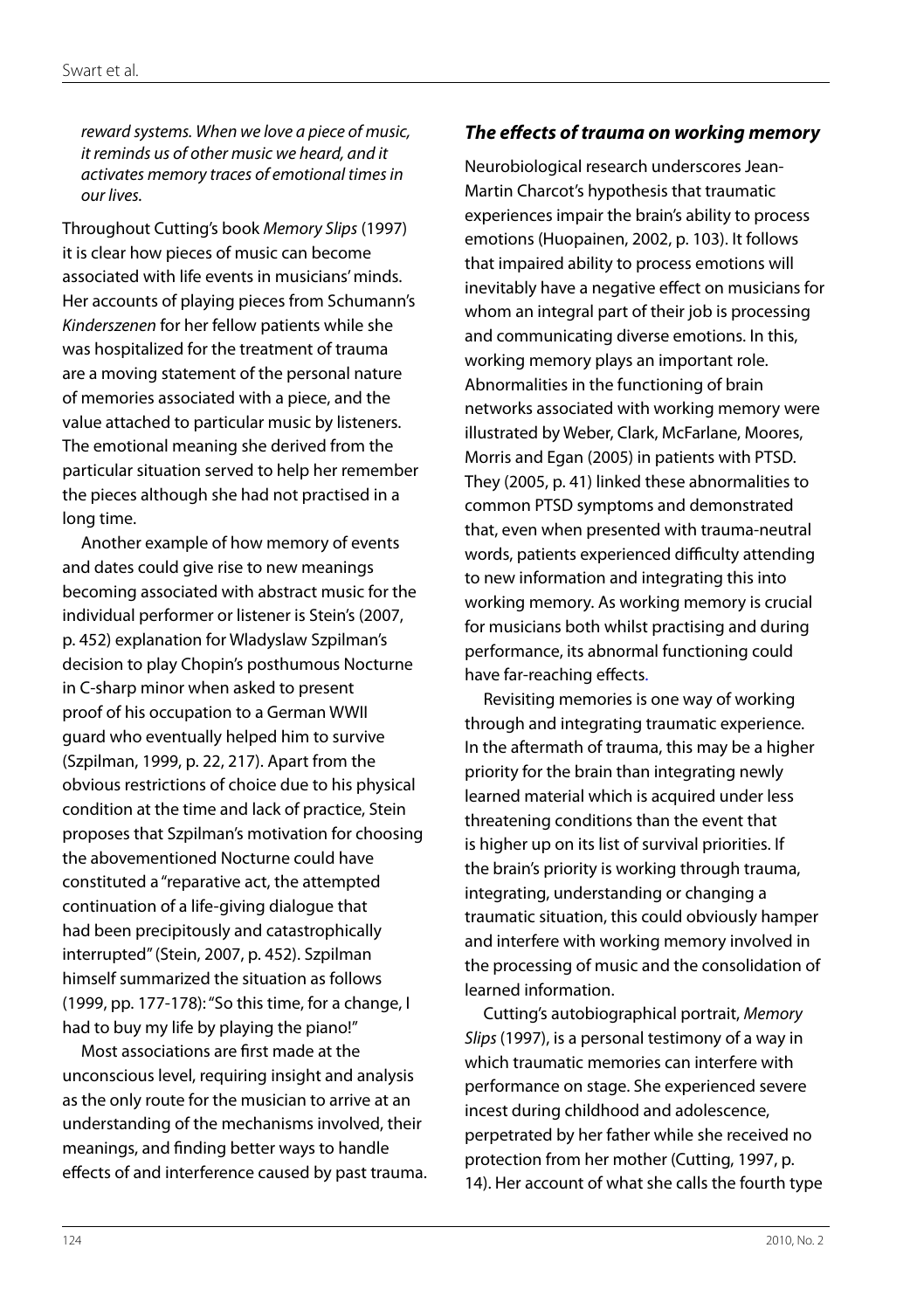of memory slip, the type she does not tell her students about, is highly relevant to this article. She describes this as "when one memory slips, another intrudes, and you don't find your way back for a very long time" (1997, p. 6).

Concentration and attention, closely linked to working memory skills, are of the utmost importance to performers. Bartlett (1996, p. 178) refers to differences in the ability of individuals to remember, identifying stimuli that compete for attention as an important factor causing difficulties in sustaining attention. He further elaborates that during a stressful performance situation, competition exists between internally created stimuli (generated by what he calls the "involuntary autonomic nervous system") and the task of retrieving stored information. As mentioned before, a momentary lapse in concentration during music performance can have a more immediately observable impact than in most other professions and could be precipitated by numerous factors, including traumatic stress.

### *Similarity of states of optimal concentration and pathological dissociation*

Some traumatic memories may be retrieved only when a person is in the same state as when the memories were initially encoded. Roth and Friedman (1998, p. 13) refer to this as "state-dependent learning". Perry (1999, p. 15) writes: "Indeed, it is likely that many 'states' of distress are activated by accessing state or affect memories without any clear cognitive or narrative associations to a specific trauma or experience." Again it is seen that by accessing the same affect as that experienced during trauma, residues of and associations with distressing memories can be unwittingly activated. When a musician performs, the brain is in a hyper-aroused state and adrenaline is coursing through the veins. This is closer to the state in which traumatic memories were encoded than to the normal state. If

instead of entering the optimal concentration zone (related to the dissociative state yet a non-dissociative phenomenon) the musician enters a pathological dissociative state on stage, memory and emotion disintegrate. The chances of unwanted flashbacks are elevated, particularly during performance, but can potentially also cause interference during practice. This effect is more pronounced in individuals with PTSD, which is a chronic condition with positive and negative dissociative symptoms (memories are constantly either being suppressed or re-experienced). This is a physiological brain response and has nothing to do with failure to obtain optimal focus. However, it should still be seen in the light that increased arousal during performance is normal and, if channelled correctly, should facilitate optimal ability in the normal individual.

Various types of trauma and the effects of resulting dissociation on memory function are described in the case study examples below. Instances of complete recovery, partial recovery, and recovery-in-progress were encountered.

### **Identified instances of trauma affecting memory**

A qualitative research survey was done amongst music teachers and healthcare professionals as part of Swart's (2009) study about the influence of trauma on musicians. Teachers' responses about ways in which they observed trauma influencing the memory of students include comments about memory lapses, hampered capacity for concentration, shortened attention span or wandering attention, extreme unpredictability during performances, making repeated mistakes and vulnerability to distractions. Some teachers working with students who were previously disadvantaged due to coming from a background affected by family living under the Apartheid regime<sup>5</sup> identified concentration difficulties,

Notes

<sup>5.</sup> Apartheid: the oppressive system of racial segregation prevailing in South Africa before 1994.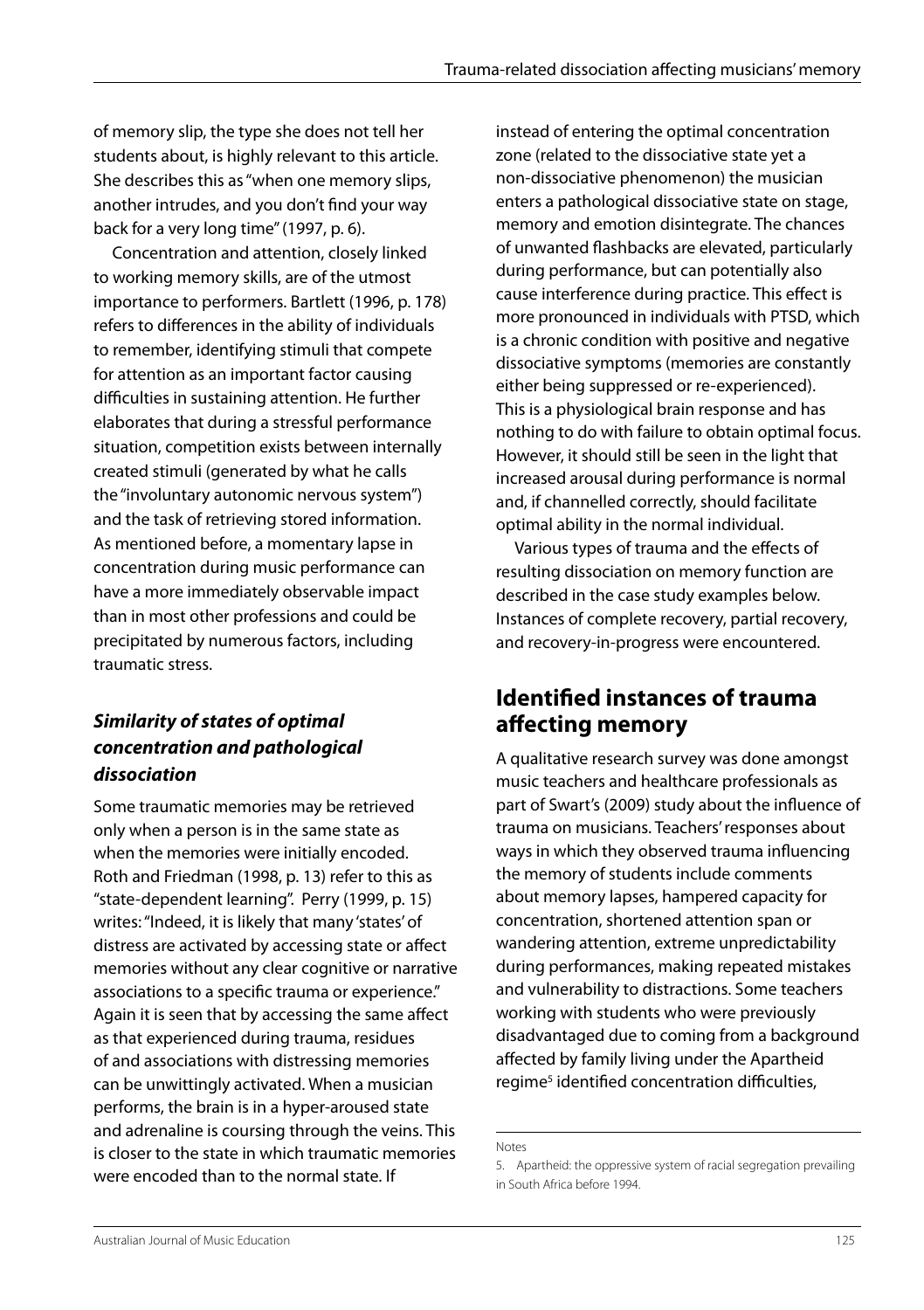frequent breakdowns during performance, lower achievement levels and poor concentration. Others observed that the most noticeable effects were seen in students from dysfunctional homes. One such teacher stated that in cases where interference was caused by dysfunctional family set-ups which were not temporary, stable or optimal performance was never witnessed.

Some teachers specifically wrote that memory is negatively influenced not only during performance, but also during practice and in lessons. A piano teacher wrote that one of her students suffered from a "camera flash memory" on stage during a national competition, blanking memory. Other teachers respectively stated that traumatized students exhibited many memory lapses caused by interrupted thoughts, that extra tension leads to memory lapses and that "parasitic thoughts break down concentration". A student who had not previously experienced memory difficulties had unexpected lapses during a recital: the teacher only learnt of the trauma after the performance. A minority of teachers were of the opinion that trauma had no effect on memory.

An important comparison was made by a teacher who observed that traumatized students often have many memory lapses while – provided they are of average or above average intellectual ability – those from stable, loving and disciplined homes seldom suffer from emotional or mental incompetence.

Trauma interfered by leading to poor memory and repeated lapses during the same performance. Teachers noticed that interference in the form of emotional flashbacks is more prevalent during stressful situations such as Eisteddfod/competition performances, hampering concentration with the possibility of memory lapses. Such observations support the hypothesis that performing states which are by their nature similar to those during which traumatic memories were encoded are likely to activate recall of traumatic material

due to association. The literature supports the observations regarding concentration problems and attention deficit reported by teachers as witnessed in traumatized students. In writing about the diseases of trauma, Scaer (2001, p. 13) states: "Fluctuating symptoms of cognitive impairment especially related to attention and memory would be common in many of these conditions."

Teachers' self-observations in connection with problems related to memory for music include struggling to focus and concentrate when playing from memory, as well as playing that "was full of memory lapses". In total, four teachers mentioned memory problems experienced in the aftermath of traumatic experience. This excludes the overwhelming number who mentioned problems related to the functioning of accurate memory retrieval and the functioning of working memory such as concentration problems and inaccurate playing. One teacher described experiencing memory and/or technical problems during performance, paired with a concurrent deepening of musical expression, understanding and sensitivity.

An interesting observation was made by a teacher who struggled to play from memory while also losing the natural and flowing qualities of playing, stating that during this time she "played very mechanically". A possible interpretation of such a scenario is that mechanical playing is due to emotional numbing which then adversely affects being 'fully present'. This can cause concentration slips, which in turn lead to memory difficulties. Emotional numbing is closely associated with PTSD, in turn closely associated with changes in the normal functioning of memory. In many instances, trauma's effects on concentration can be at the root of memory problems. This includes the dissociative nature of intrusive re-experiencing and the splitting off of feelings.

While the focus here is on memory, it was also evident that trauma affected various – and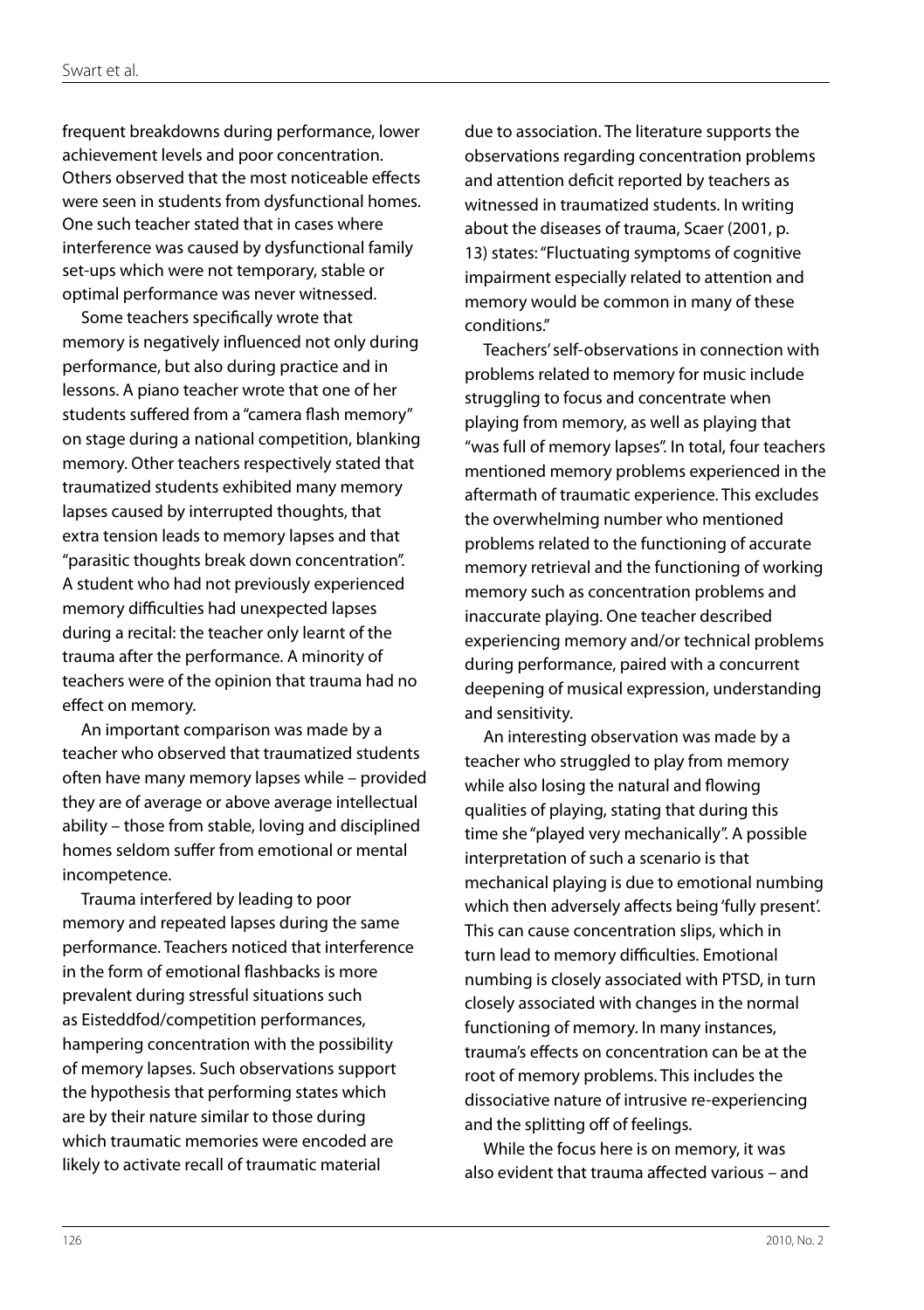in severe cases most – aspects of people's lives. Traumatic experiences of a female organist in her fifties who holds a Master's degree in Music participating as case study (Swart, 2009, pp. 151-154) include being married to a violently abusive husband for over thirty years, an incident involving the arrest of her husband, as well as various losses. She mentioned intrusive thoughts – memories of words and arguments – as a cause of interference whilst performing, leading to impaired recall. Since organ playing is mostly done from the score and not from memory, other related aspects that were affected are also highlighted here. A significant distinction was noted between the effects of abuse by her husband and the effects of losses. The former trauma resulted in dissociative symptoms manifesting as concentration deficits and intrusive thoughts, while in contrast, the latter led to a deepening of affect in her playing. This was clearly audible and observed by herself as well as others, and illustrated repeatedly throughout her life. She received brief psychotherapeutic intervention for trauma. Her very stable and happy childhood was identified as the reason for her apparent resilience when traumatized in later life. The latter observation is consistent with Scaer's (2005, p. 262) contention that prior childhood trauma is the most important predictor of dissociation when confronted with subsequent life trauma (compare to Participant 2 as referred to hereafter).

The organist reports her pianist daughter saying that under the influence of a violently abusive father it became impossible for her to memorize new music. Case study participant 1 (for the purposes of this article, numbered differently than the usage of "Participant A, B, *etc*." in Swart, 2009, pp. 154-157) also related circumstances harrowed by abuse in which memorization became laborious. Participant 2, a pianist in her forties who used to perform but currently teaches full-time and holds a Master's degree in music in addition to various licentiates, survived incest perpetrated by a parent spanning more than a decade. Additional traumatic experiences include various losses, smash and grab incidents, motor vehicle accidents resulting in whiplash, back injuries and concussion. The clinical scales of the *Trauma symptom inventory* (*TSI*, Briere, 2005) identified, amongst others, very high levels of depression and dissociative symptomatology. Victimization, emotional blackmail and the fear of punishment and violence by her abuser ensured that she would not talk out. Trauma caused severe anxiety before and during performance. Like the daughter of the organist, she battled to concentrate whilst memorizing music. In addition, she frequently had memory lapses under stress. She attributes this to sensory overload. The extent of sensory perception becomes important in such survivors of severe trauma who, prior to intervention, cannot be expected to be fully integrated. Van der Hart *et al*. (2004, p. 907) explain that no such individuals possess the breadth of consciousness that can exist in the fully integrated individual, and which is of the utmost importance to highlevel performers.

Participant 2 found psychotherapeutic treatment incorporating aspects of cognitive behavioural therapy (CBT) and attending a depression and anxiety support group very helpful. During her early treatment various inaccurate diagnoses were made, even leading to unnecessary treatment with anti-psychotic medication affecting memory on various levels. After an accurate diagnosis was made, additional time elapsed before stabilizing on medication which worked and did not have these side-effects. Marked improvements in memory and decrease in dissociative symptoms were experienced; however, treatment already spanned a number of years and is still in progress.

Temporary amnesia due to traumatic circumstances was reported by a conductor who is currently enjoying a successful international career, hereafter referred to as Participant 3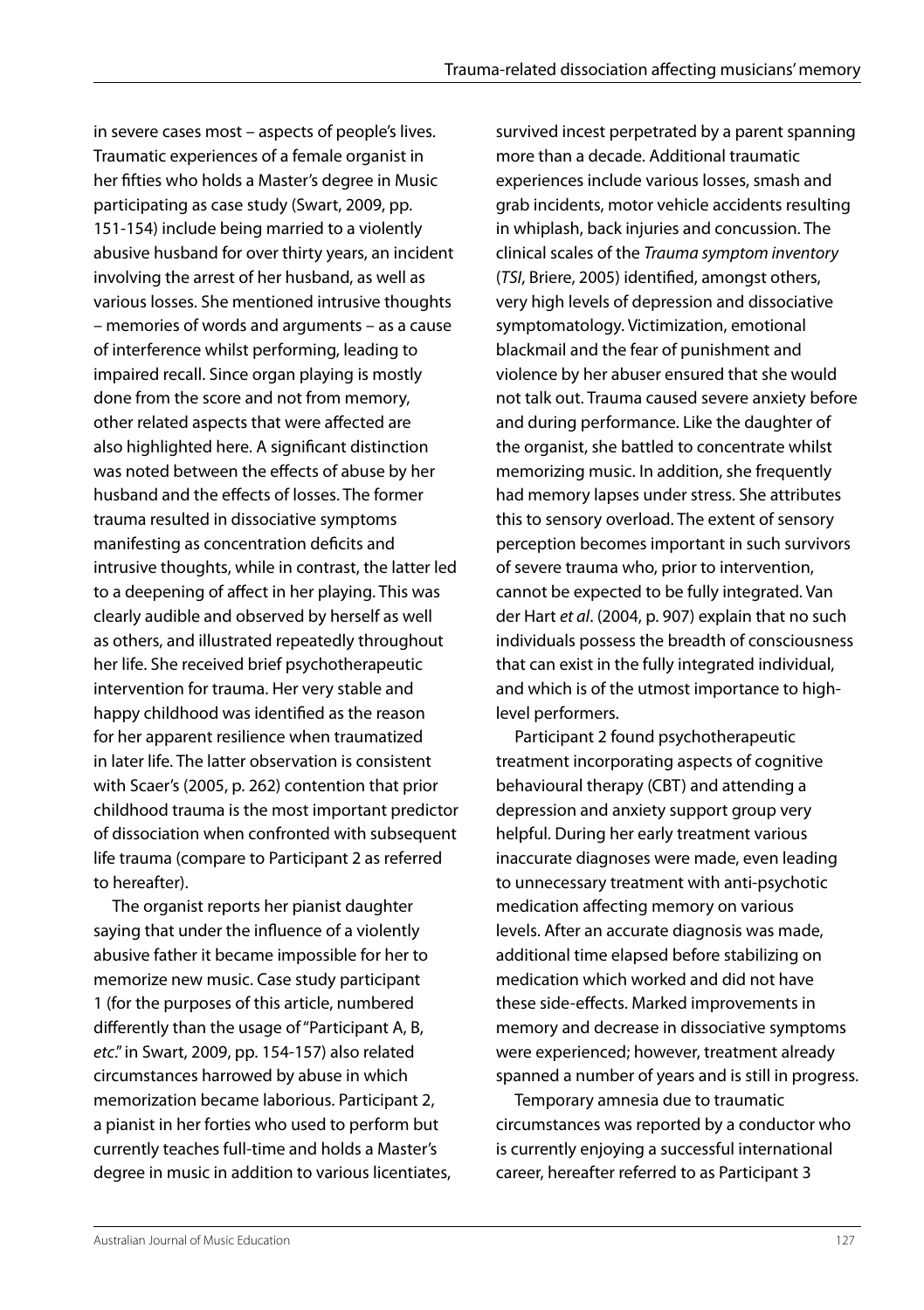(Swart, 2009, pp. 159-163). Following a motor vehicle accident, he describes an out-of-body experience during which he noticed aspects of the environment that were impossible to observe from the position in which he lay. This experience so intrigued him that he later called eye witnesses for confirmation about these details. For him this experience raised many questions. He was paralysed for three months – he even says that his thinking patterns had frozen. His memory for music was severely affected: the moment he heard music it would "evaporate" again. There was 'not one single melody' in his head. In his quest to regain his memory, he used drumming as a means to attain integration and that he subsequently recovered his memory to the extent that neither his professional functioning nor the *Trauma Symptom Inventory* (Briere, 2005) showed any remaining adverse symptoms.

Drumming, described by the conductor as an activity during which "every part of your body, every limb is making a sound", played an integral role in his recovery. It felt as if he immediately "came to life" when initially playing drums. For the first time after the accident, his body and brain started to move and respond to what he was hearing. Within weeks after starting drumming, all functions returned, including being able to remember scores learnt previously. He actually played the rhythms of music by Mozart and Bach on the drums to enable him to connect melodies to the rhythm again. He reported expansion of right-brain activity due to his use of drumming in his own recovery process. This helped his perceptive skills as well as interpersonal and communication skills. Altenmüller (2004, p. 6) states that musicians generally process rhythms and metre in the right side of the brain, while the opposite hemisphere seems to be involved in the processing of rhythm by non-musicians. Since this participant experienced post-accident pain that had no physical explanation, it could be argued that the pain itself was a somatoform dissociative symptom associated with the

memory of the impact of the accident and that drumming assisted in resolving such dissociation. While the pain necessitated administration of morphine, this was not needed during periods when he was playing drums. It can be concluded that music assisted in integrative function and also had beneficial anxiolytic effects. The value of anxiolytic properties of music is also noted in the literature by others such as Spintge (1991, p. 65). It is noteworthy that in this case music's role in re-integration as well as in relieving pain appears to confirm that music can be effective in resolving different aspects of trauma-related dissociative manifestations (amnesia representing negative symptoms and pain positive symptoms).

When an individual performer is identified as having been exposed to trauma and signs of dissociation are detected, the type of dissociative mechanisms (positive or negative, psychoform or somatoform) and extent of the structural dissociation of the personality should be ascertained and steps taken for this to be addressed. Interventions sought should be aimed at minimizing the negative impact of the maladaptive response and assisting the musician to achieve integration.

## **Possible therapeutic solutions**

After exploring ways in which trauma-related dissociation can affect memory in musicians it is important to identify possible solutions to the problem. It is clear that more detailed research is needed, but effective ways of resolving dissociation identified in the literature survey and by participants in Swart's (2009) study are briefly discussed here.

### *Overview of techniques useful for resolving dissociation*

There are many intervention strategies available for the treatment of trauma sequelae. While well-known treatments such as pharmacological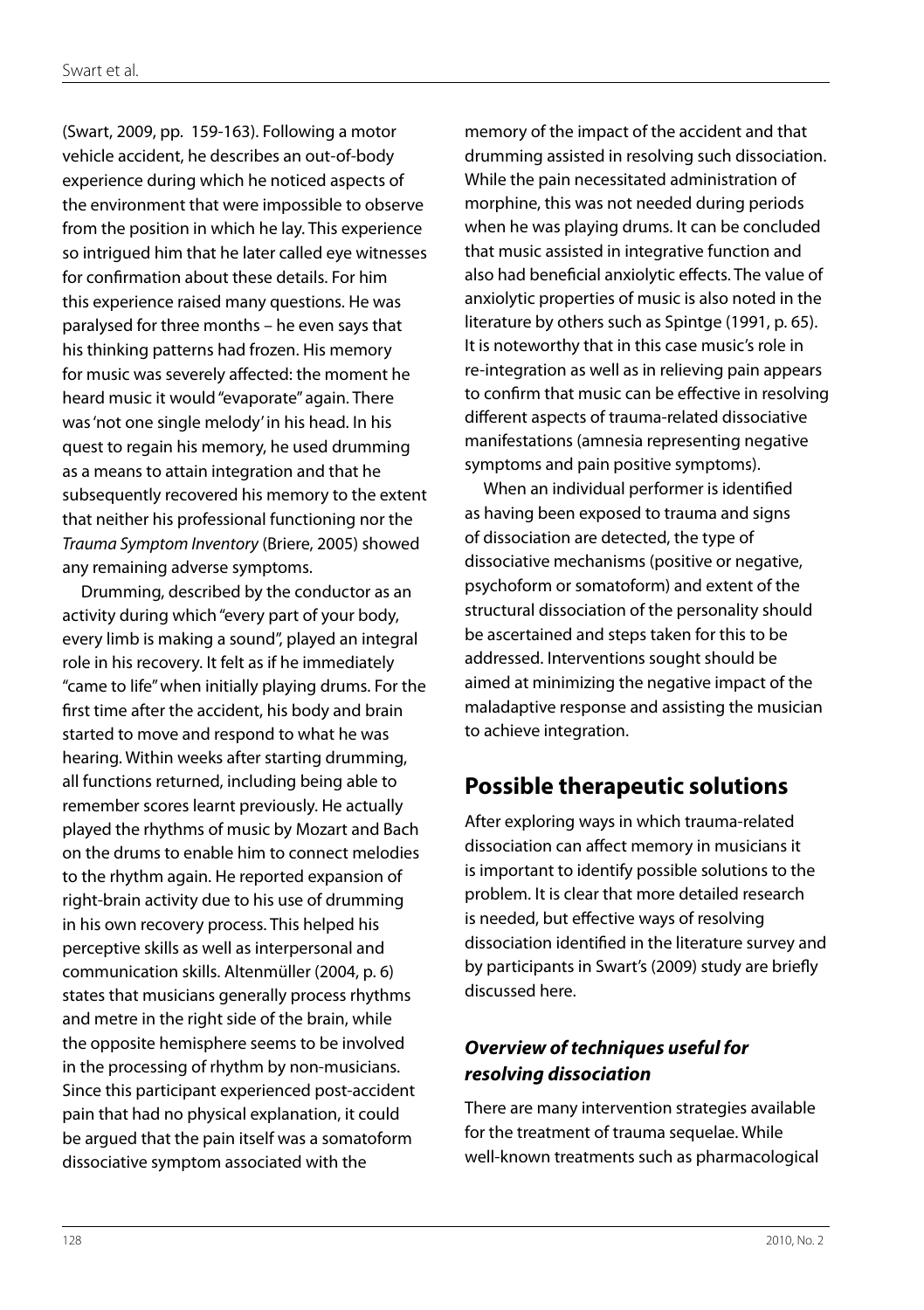intervention and CBT can be of great value. this paper focuses on those treatments that specifically address dissociative symptoms. Techniques to resolve dissociation include Nijenhuis's action-oriented three-phase approach (Van der Hart, Nijenhuis, & Steele, 2006) and Levine's method of transformation and renegotiation, by accessing memories through the felt sense, which he calls Somatic Experiencing (SE) (Levine, 2005 and 1997). Scaer (2005, pp. 265-7) recommends the use of touch (including acupressure and craniosacral techniques) and induced movement (including drawing, sculpting and dancing). In her work with five female adult survivors of childhood sexual abuse, Fourie (2009, pp. 100, 120-121, 372) found that hypnotherapy – in itself a dissociative phenomenon – can play a very important role in resolving dissociation. This includes using hypnosis to access, re-associate, integrate and resolve traumatic material. On the other hand, music therapists often employ means of controlled re-enactment of the traumatic encounter, providing clients with opportunities to assert their own influence in the situation (Sutton 2002, p. 31). This aids in diminishing feelings of helplessness and can play a role in resolving the 'freeze' response. The importance of social support and restorative experiences should not be underestimated, as Van der Hart *et al*. (2004, p. 911) warn that structural dissociation can be partially maintained by lack thereof.

A form of movement that was identified by Swart (2009) as being potentially helpful to traumatized musicians is Dalcroze Eurhythmics. Participant 3 also identified drumming as having played a central role in his healing process, as briefly discussed in the previous section.

### *EMDR and EMI*

Originally developed by Francine Shapiro, Eye Movement Desensitization and Reprocessing (EMDR) is an effective psychotherapeutic

intervention strategy for the treatment of a range of trauma symptoms, including posttraumatic anger (Winkel, 2007, p. 19). The *EMDR Institute* (2004) explains that this is an information processing therapy using an eightphase approach. Fast lateral movements are used, similar to those encountered in rapid eye movement (REM) sleep. This technique helps to eliminate emotional distress associated with traumatic memories and it can obtain comprehensive results within a brief period of time.

According to Brenner (2004, pp. 253-254), newer research on EMDR shows that interhemispheric stimulation is responsible for its integrative effect. Indeed, Amendolia (1998, p. 1) states that EMDR transfers data from the right cortical hemisphere to the left hemisphere. Emotionally charged information from the right hemisphere can then be analyzed and integrated by the cognitive function of the left hemisphere. Winkel (2007, p. 19) identifies EMDR as being a therapeutically efficient intervention strategy for reducing post traumatic anger, underlining its multi-faceted effectiveness.

While EMDR utilizes rapid eye movements, Eye Movement Integration (EMI) uses smooth pursuit eye movements (SPEM) in multiple directions (Beaulieu n.d., p. 8), guided by slower hand movements. This technique helps the client's brain to form linkages between traumatic memories and more adaptive information. In addition, it facilitates access to emotional memories retained in implicit memory. Beaulieu (2003, pp. 69-113) explains how eye movements relate to brain function, cognition, and memory, noting how guided eye movements facilitated by a therapist can lead to the integration of traumatic memories. Beaulieu (2003, p. 25) regards EMI as an effective mode of intervention for distressing and repetitive memories of any kind that impact adversely in any area of a person's life, regardless of how such memories manifest their influence.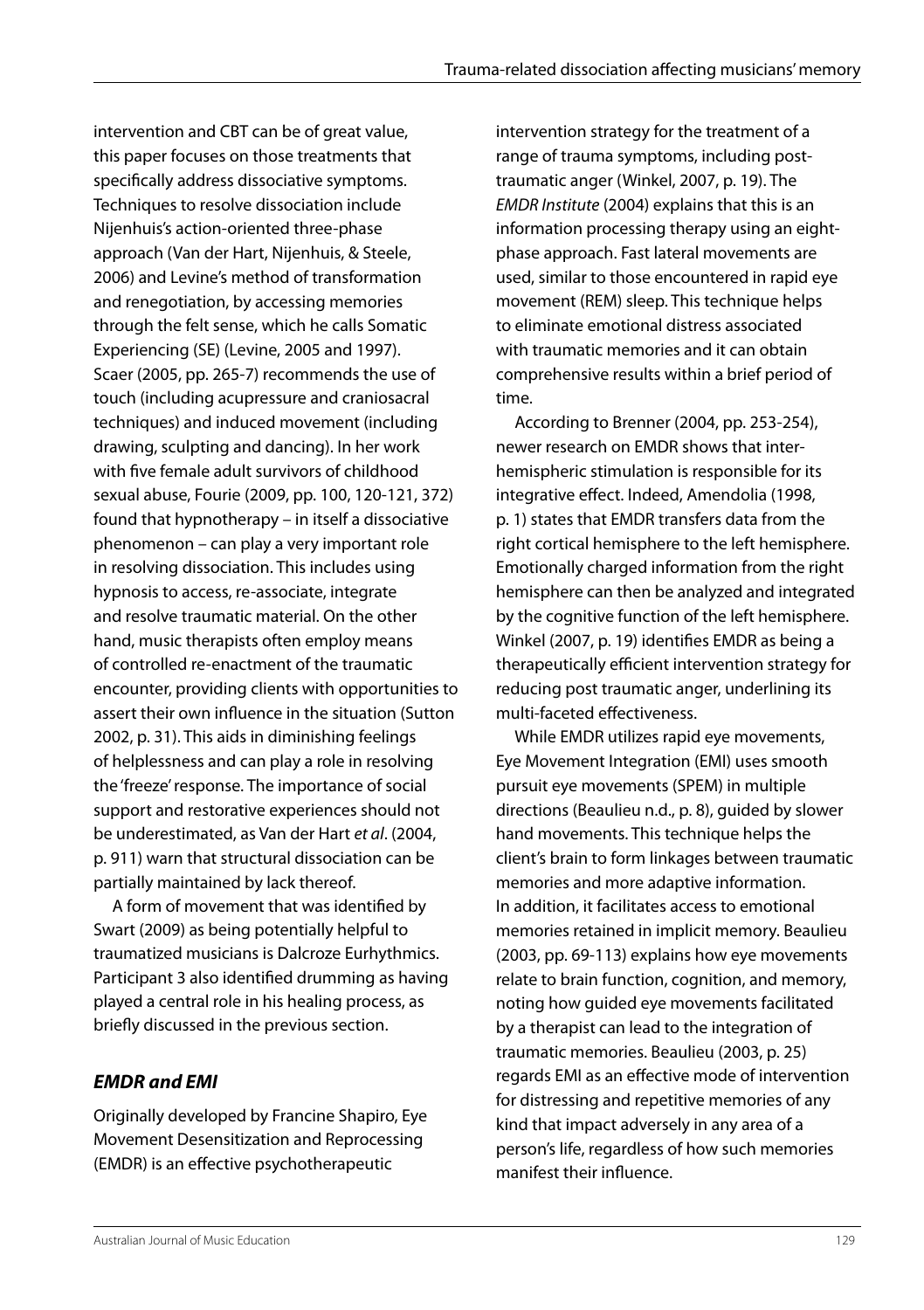### *Hypnosis*

Amendolia (1998, p. 1) describes hypnosis as structured dissociation and states that the goal of Ericksonian hypnotherapy is to recontextualize the memory, the effect of fear, and physiological hyperarousal. O'Brien (2004) explains that Milton Erickson (1901-1980) used suggestion and post-hypnotic suggestion to tap into people's inner consciousness where they can access their own resources to improve the quality of their lives. The Ericksonian perspective on trauma emphasizes the innate tendency of the organism to heal itself and views flashbacks and recurrent dreams as attempts to problem-solve that can be better facilitated by the use of hypnosis (Amendolia, 1998, p. 1). Van der Hart and Spiegel (1993, p. 199) assert that for treatment with hypnosis to be successful, all aspects, including the physical sensations experienced during the trauma, must be integrated. They caution that without cognitive integration of affective memories and enhanced control over memories, treatment can reinforce trauma instead of aiding symptoms to subside. Hartman (2009c) notes that, while hypnosis is a state of relaxation, it is simultaneously a state of focused attention.

### *Body therapies and the role of movement*

A high rate of success in the treatment of trauma is claimed by advocates of 'body therapies'. The two most relevant as emerged from the research are discussed here, namely Levine's Somatic Experiencing (SE) and Dalcroze Eurhythmics. SE is a naturalistic approach to the healing of trauma, an intervention specifically developed for trauma victims. Levine (2009) describes SE as follows:

*Therapeutically this "instinct to heal" and selfregulate is engaged through the awareness of body sensations that contradict those of paralysis and helplessness, and which restore resilience, equilibrium and wholeness.* 

His theory is based on the premise that healing is achieved by accessing trauma-induced

feelings and thoughts through the felt sense and resolving them through letting them take their natural course (Levine, 1997, p. 128). Therefore SE addresses all bodily dissociation.

Levine (1997, p. 128) explains that healing will begin when a person can trust the arousal cycle and (again) become able to flow with it. He advocates that the healing process requires becoming aware of physical and mental signs of arousal, acknowledging them, letting them peak and thereafter diminish and resolve. To the authors of this article it is obvious that to facilitate this it will be necessary that such individuals create 'dress rehearsals' to allow them adequate time for the completion of this perhaps unpredictable process. In addition, both psychoform as well as somatoform aspects of dissociation would need to be addressed. When this process is completed, individuals may find that they are more frequently able to perform at their optimal level. Levine calls this "flow": this is not unlike the "flow" experience described earlier by Csikszentmihalyi.

Dalcroze Eurhythmics was developed by Emile Jaques-Dalcroze (1865-1950). *Dalcroze Australia*  (2009) describes this method as based on the assumption that the human body is the source of all musical ideas and provides a concrete approach to abstract music. This source states that it is specifically for music students and incorporates Eurhythmics ("Good Rhythm"), Solfège (the study of pitch) and Improvisation (presenting musical ideas instantaneously). In response to teaching that did not succeed in giving students a living experience of music, Dalcroze set out to develop his system that coordinates music with bodily movements (Spencer, 2009).

Dalcroze developed his method with the aim of cultivating musicianship skills and not with any therapeutic goals in mind. However, it is possible that incorporating music and movement may have the additional benefits of integrating the 'whole person', of 'centering', reducing stress in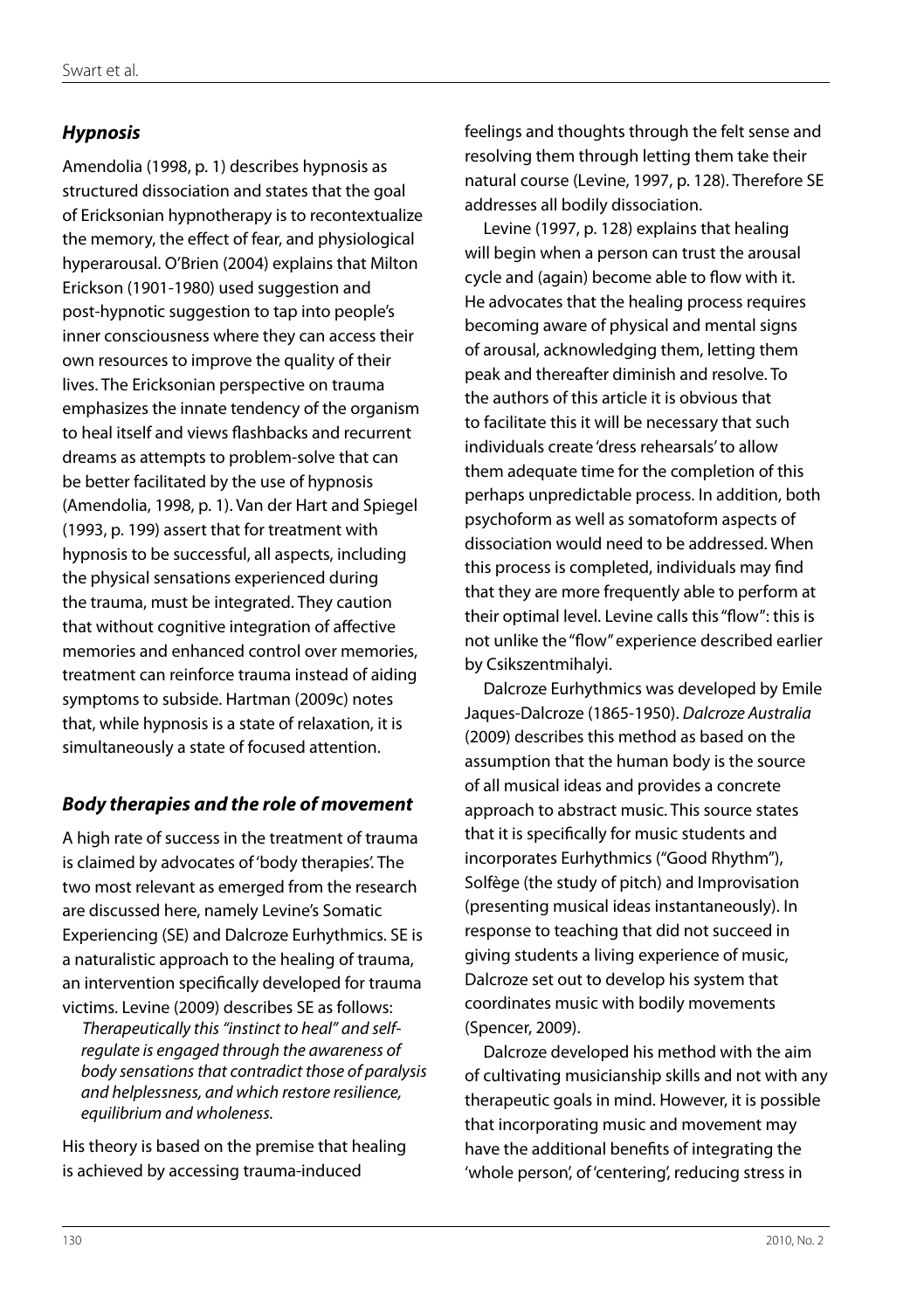trauma victims (pointed out by respondents to the research survey) or of reaching unconscious emotional responses (as described by Peters, 1987, p. 129). She (1987, p. 129) states that activities centered on movement to music can reach the level of unconscious emotional response and aid therapists to help clients in whom emotional expression is hampered. She suggests that Dalcroze Eurhythmics can be useful in clinical settings where music therapists operate.

# **Future directions**

While this article was written from both a musical and psychological perspective, additional areas are now highlighted in which further research by the disciplines of neuroscience and psychology/psychiatry would be most beneficial to enhance understanding of the manifestation of dissociative phenomena in musicians and its impact on memory:

- • Numerous authors mention changes in hippocampal volume associated with trauma and especially with complex trauma. Such changes have implications for limiting a person's capacity to encode, store and retrieve memories and manage associated emotions, and have been linked to dissociation (eg. Spiegel, 2008; Scaer 2005, p. 75; Bremner 2002, pp. 60-62; Robertson, 1999, p. 236). The authors of this article can only speculate on what particular influence decreased hippocampal volume could have on the various components of musicians' memory for music.
- For an estimation of the extent of dissociative symptoms responsible for memory lapses during performance, extensive questioning and perhaps even scanning would be required to gain insight into exactly what occurs in the brain and thoughts of musicians thus affected (during performance).
- • Weber *et al*. (2005, p. 41) illustrated abnormalities in the functioning of working

memory in patients with PTSD, specifically implicating changes in verbal processing. The extent to which such abnormalities are relevant to the functioning of memory processes of musicians and their specific trauma responses should be investigated, perhaps with specific focus on affected singers.

• Bartlett (1996, p. 178) states that researchers have moved their attention to examining voluntary cognitive activity in their search for reasons why memory breaks down, since interference caused by the involuntary nervous system is now better understood than previously. The authors would suggest that, although the role that the autonomic nervous system plays in memory breakdowns may seem obvious, it is still worth investigating the extent of alterations in the normal functioning of the autonomic nervous system due to unresolved trauma as a factor contributing to memory and concentration breakdown as well as to the effect fear has on memory.

# **Conclusion**

An imperative need has been identified for further investigation into the influence of trauma on musicians and others in the creative arts. The research on which this article is based served to confirm from the perspective of most of the participating musicians that when Levine (2005, p. 83) states that "[t]raumatic experiences are an unavoidable fact of life", he is echoed by many others, including musicians and music teachers.

In addition to specifically musical aspects, taking the general complexity of the human brain, sensory perception, associations, and positive as well as negative (traumatic) experience into account, it is evident that there may be hidden factors affecting the quality of music performance and memory for music. An understanding of the phenomenon of dissociation is central, as it can so profoundly affect performing artists. Any art form is in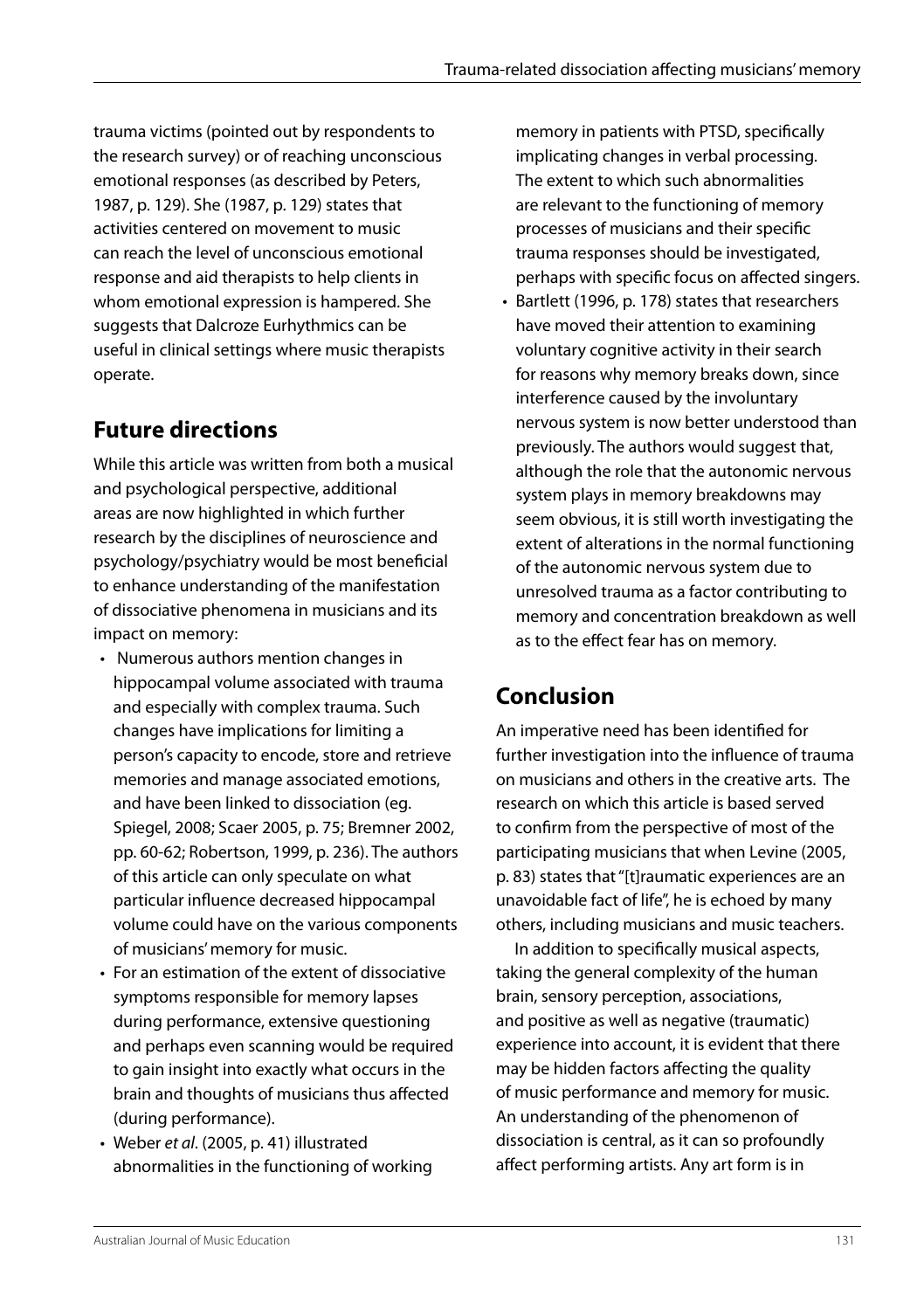itself a representation of experience. It is thus vitally important for musicians to understand how traumatic experience is processed and dealt with, as well as what its long-term effects are, in order for this not to hamper optimal performance. On the positive side, the research identified promising intervention strategies and solutions.

Andrzej Szpilman eloquently writes in the foreword to his father's book (Szpilman, 1999, p. 7) that in Poland his father would be described as "'a man in whom music lives'". From this it can be inferred that something as significant as traumatic experience(s) encountered in life surely also affect other important aspects of people's 'personhood' or 'selfhood'. Not only are trauma and music integral to human existence and important realities thereof and therein, but they can impact each other in remarkable ways. These include music's capacity of expressing what is difficult to formulate in words, as well as its role in facilitating healing.

### **References**

- Ahrens, C. B., & Atkinson, G. D. (1955). *For all piano teachers*. Ontario: The Frederick Harris Music Co. Altenmüller, E. O. (2004). Music in your head, *Scientific American Special Edition* Jan 14 (1), 24-31.
- Amendolia, R. (1998). A narrative constructivist perspective of treatment of PTSD with Ericksonian Hypnosis and EMDR, *The American Academy of Experts in Traumatic Stress*. Retrieved April 2008 from www. aaets.org/article32.htm.
- APA (American Psychiatric Association). (2000). *Diagnostic and statistical manual of mental disorders. Fourth edition: Text revision (DSM–IV-TR)*. Washington, DC: American Psychiatric Publishers.
- Ashworth, P. (2003). Chapter 2: The origins of qualitative psychology, in: J. A. Smith, (Ed.). *Qualitative psychology: A practical guide to research methods*. (pp. 4-23). London: SAGE.
- Bartlett, D. L. (1996). Tonal and musical memory, in: D. A. Hodges. (Ed.). *Handbook of music psychology* (2nd ed.). (pp. 177-195). San Antonio, TX: Institute for Music Research Press.
- Beaulieu, D. (2003). *Eye Movement Integration Therapy: The comprehensive clinical guide*. Carmarthen: Crown House Publishing.
- Beaulieu, D. (n.d.). Efficacy of Eye Movement Integration Therapy: A novel therapy for rapid, ecological integration of traumatic memories', Retrieved July 2008 from http://www.psykosyntesforum.se/uploads/ EMI-paper.pdf.
- Bracha, H. S., Ralston, T. C., Matsukawa, J. M., Matsunaga, S. M., Williams, A. E., & Bracha, A. S. (2004). *Psychosomatics 45:448-449, October. © The Academy of Psychosomatic Medicine.* Retrieved March 2009 from http://psy.psychiatryonline.org/cgi/content/ full/45/5/448.
- Bremner, D. (2002). *Does stress damage the brain? Understanding trauma-related disorders from a mindbody perspective*. New York, NY: W. W. Norton.
- Brenner, I. (2004). *Psychic trauma: Dynamics, symptoms, and treatment*. New York, NY: Jason Aronson.
- Briere, J. (2005). *Trauma symptom inventory (TSI, TSI-A)*. Odessa, FL: Psychological Assessment Resources.
- Cady, E. T., Harris, R. J., & Knappenberger, J. B. (2008). Using music to cue autobiographical memories of different lifetime periods, *Psychology of Music* 36: 157-177.
- Cannon, W. B. (1929). *Bodily changes in pain, hunger, fear and rage: An account of recent research into the function of emotional excitement,* (2nd ed.). New York, NY: Appleton-Century-Crofts.
- Corsini, R. J. (2002). *The dictionary of psychology*. New York, NY: Brunner-Routledge.
- Cutting, L. C. (1997). *Memory slips: A memoir of music and healing*. New York, NY: Harper Collins.
- *Dalcroze Australia*. (2009). Retrieved August 2009 from http://www.dalcroze.org.au/.
- Decker, M. E. (2004). Comparing dissociative ability of musicians and non-musicians. Department of Psychology, Missouri Western State University, USA.
- *EMDR Institute*. (2004). A brief description of EMDR. Retrieved April 2008 from http://www.emdr.com/ index.htm .
- Farmer, D. (1999). "Flow" & Mihaly Csikszentmihalyi. Retrieved April 2000 from http://www.austega.com/ education/articles/flow.htm.
- Fleisher, L. (2004). CD cover notes to the recording: *Two hands*. New York, NY: Vanguard Classics.
- Fourie, G. (2009). An integrated Ericksonian and ego state intervention for the treatment of survivors of childhood sexual abuse. (Doctoral thesis). University of Johannesburg, South Africa.
- Gorrie, J. (2009). *"Just another day at the office…": How to get better results in auditions and other 'highpressure' situations*, Retrieved June 2009 from www. thezonebook.com.
- Gray, S. (2009). The power of the subconscious mind. *ArticleBiz.com*. Retrieved March 2009 from http://www. articlebiz.com/article/87945-1-the-power-of-thesubconscious-mind.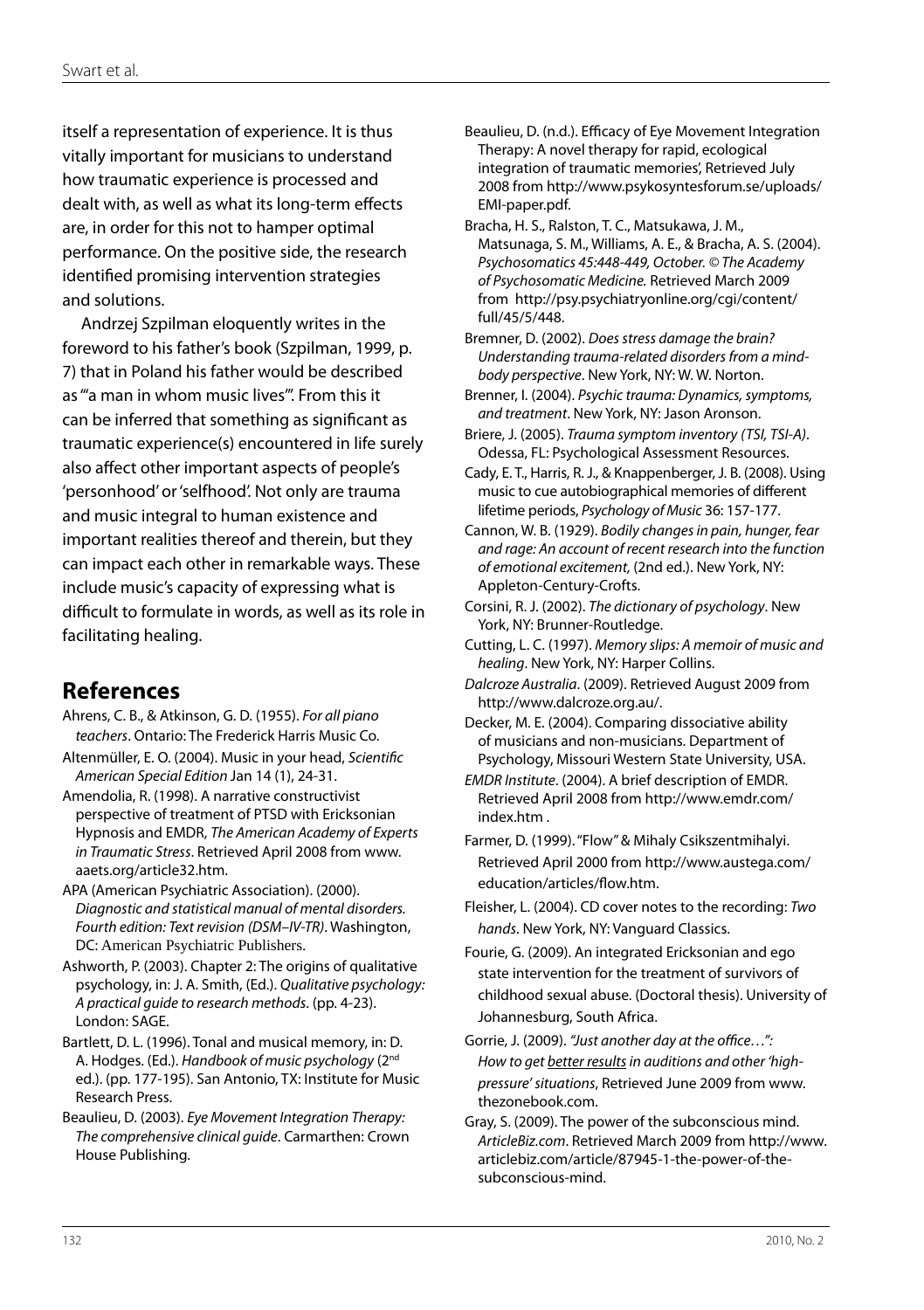- Hartman, W. (2009a). Personal communication on 24 February.
- Hartman, W. (2009b). Unpublished teaching material. Directed: Milton H. Erickson Institute of South Africa, affiliated with the Milton H. Erickson Foundation in Phoenix, AZ.
- Hartman, W. (2009c). Personal communication on 25 November.
- Houston, D., & Haddock, G. (2007). On auditing auditory information: the influence of mood on memory for music, *Psychology of Music* 35:201-212.
- Huopainen, H. (2002). Freud's view of hysteria in light of modern trauma research, *The Scandinavian Psychoanalytic Review* 25: 92-107.
- Jensen, E. (1996). *Brain-based learning*. Del Mar, CA: Turning Point Publishing.
- Kandel, E. R. (2006). *In search of memory: The emergence of a new science of mind*. New York, NY: W.W. Norton.
- LeDoux, J. (2002). *Synaptic self: How our brains become who we are*. London: Macmillan.
- Levine, P. A. (2009). Welcome to SomaticExperiencing. com: Nature's lessons in healing trauma. Retrieved September 2009 from http://www. somaticexperiencing.com/.
- Levine, P. A. (2005). *Healing trauma: A pioneering program to restore the wisdom of your body*. Boulder, CO: Sounds True.
- Levine, P. A. (with A. Frederick) (1997). *Waking the tigerhealing trauma*. Berkeley, CA: North Atlantic Books.
- Levine, P.A. (1992). The body as healer: A revisioning of trauma and anxiety, in M. Sheets-Johnstone (Ed.). *Giving the body its due*, (pp. 85-108). Albany, N.Y.: State University of New York Press.
- Levitin, D. (2006). *This is your brain on music: Understanding a human obsession*. London: Atlantic Books.
- Marczyk, G., De Matteo, D., & Festinger, D. (2005). *Essentials of research design and methodology*. Hoboken, NJ: John Wiley & Sons.
- *Neurogenesis*. (n.d.). Neurotransmitters overview. Retrieved April 2009 from http://www.neurogenesis. com/Neurotransmitters/neurotransmitters-overview. php.
- Nijenhuis, E. R. S., van der Hart, O., & Steele, K. (2004). Trauma-related structural dissociation of the personality, *David Baldwin's trauma information pages*. Retrieved August 2008 from http://www.traumapages.com/a/nijenhuis-2004.php. O'Brien, D. (2004). History of Ericksonian hypnosis. Frequently asked questions. Retrieved June 2009 from http://www. ericksonian.com/milton-erickson.html.
- Osborne, M.S., & Kenny, D. (2008). The role of sensitizing experiences in music performance anxiety in adolescent musicians, *Psychology of Music* 36:446-462.
- Peichl, J. (2007a). *Die innerin Trauma-Landschaften. Borderline, Ego-State, Täter-Introjekt*. Stuttgart: Schattauer.
- Peichl, J. (2007b). *Innere Kinder, Täter, Helfer & Co: Ego-State-Therapie des traumatisierten Selbst*. Stuttgart: Klett-Cotta.
- Perry, B. D. (1999). Memories of fear: How the brain stores and retrieves physiologic states, feelings, behaviours and thoughts from traumatic events. Retrieved June 2008 from http://www.childtrauma.org. Originally published in *Splintered reflections: Images of the body in trauma* (Edited by J. Goodwin and R. Attias). New York, NY: Basic Books.
- Peters, J. S. (1987). *Music therapy: An introduction*. Springfield, IL: Charles C Thomas.
- Robertson, I. (1999). *Mind sculpture: Your brain's untapped potential*. London: Bantam Books.
- Roth, S., & Friedman, M. J. (1998). *Childhood trauma remembered: A report on the current scientific knowledge base and its applications*. The International Society for Traumatic Stress Studies.
- Sándor, G. (1981). *On piano playing: Motion, sound and expression*. New York, NY: Schirmer.
- Scaer, R. C. (2005). *The trauma spectrum: Hidden wounds and human resiliency*. London: W.W. Norton.
- Southcott, J. E., & Simmons, J. G. (2008). Performance anxiety and the inner critic: A case study, *Australian Journal of Music Education* 1: 32-37.
- Spencer, P. (2009). Dalcroze Method, *Grove Music Online*. Retrieved September 2009 from http://0-www. oxfordmusiconline.com.innopac.up.ac.za/subscriber/ article/opr/t114/e1784?q=Dalcroze&source=omo\_ t237&source=omo\_gmo&source=omo\_ t114&search=quick&hbutton\_search.x=23&hbutton\_ search.y=7&pos=5&\_start=1#firsthit.
- Spiegel, D. (2008). Coming apart: Trauma and the fragmentation of the self, *The Dana Foundation*. Retrieved April 2008 from http://www.dana.org/news/ cerebrum/detail.aspx?id=11122.
- Spintge, R. (1991). The neurophysiology of emotion and its therapeutic applications in music therapy and music medicine, in: C. D. Maranto (Ed.). *Applications of music in medicine*, (pp. 59-72). Washington, DC: The National Association for Music Therapy.
- Stein, A. (2007). Music and trauma in Polanski's The pianist (2002), *Psychoanalytic Inquiry* 27(4) Sept-Oct: 440-454.
- Sutton, J. P. (Ed.). (2002). *Music, music therapy and trauma: International perspectives*. London: Jessica Kingsley.
- Swart, I. (2009). The influence of trauma on musicians. (Doctoral thesis). University of Pretoria, South Africa.
- Szpilman, W. (1999). *The pianist: The extraordinary true story of one man's survival in Warsaw, 1939-1945*. New York, NY: Picador.